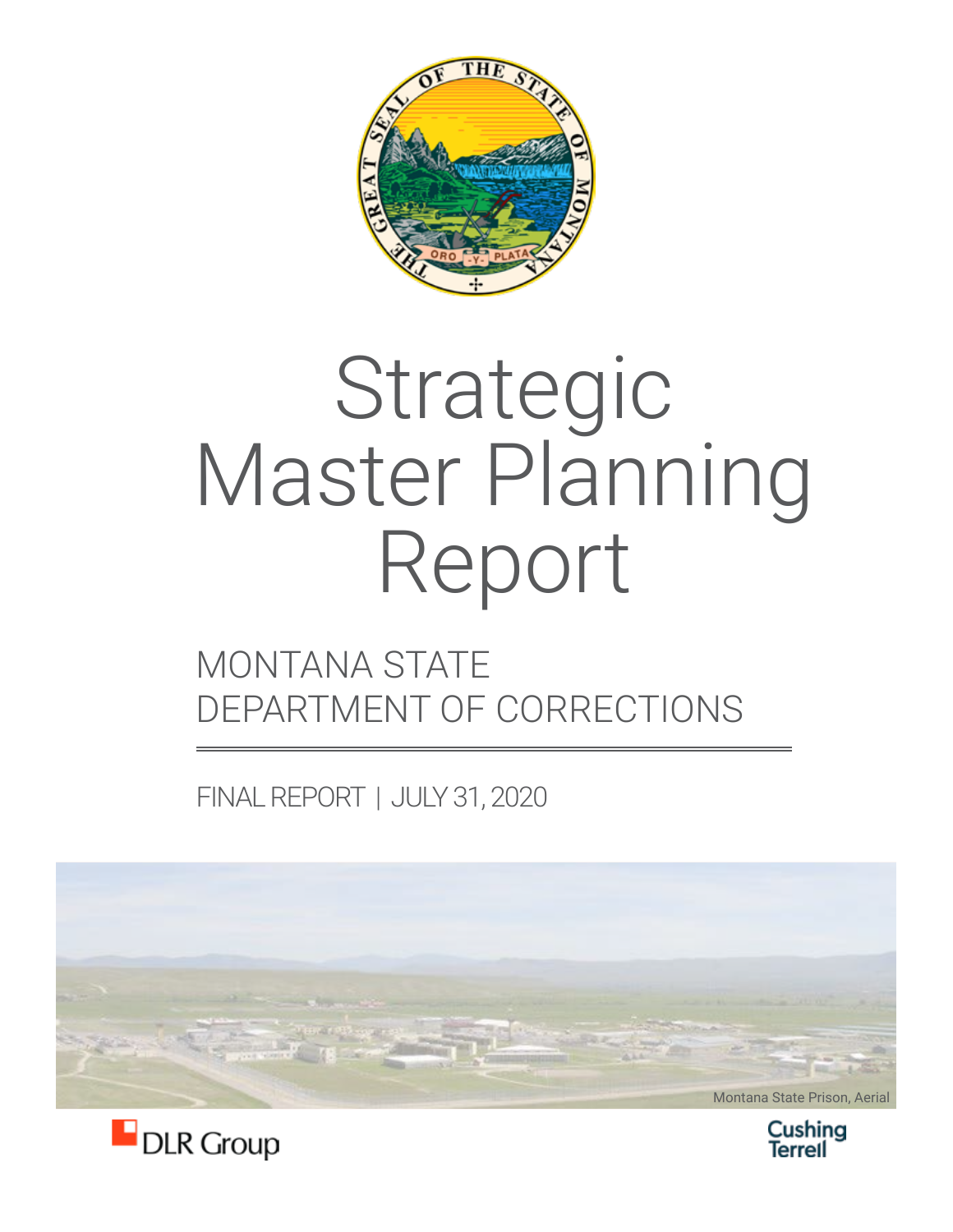#### **EXECUTIVE SUMMARY**

Like jurisdictions across the country, the Montana Department of Corrections is faced with changing needs in terms of the offender population. In 2019, the Department was responsible for a total average daily population of 2,541 offenders in secure confinement, housed in both state owned and operated facilities<sup>1</sup> and in contract facilities across the state. Of the 2514 offenders, state operated rated capacity is 1,776 beds or an ideal operational capacity of 1,598 to allow for classification, maintenance and periodic surges in the population. Additionally, over the past several years the profile of the population has changed, consistent with national trends to include a higher incidence of mental illness and an increase in the special needs population. Concurrently, the Department of Corrections has been placing a greater emphasis on best practices for inmate management including direct supervision and enhanced program and treatment with a targeted long-term effect of better outcomes for the offender, communities and society at large.

Recognizing that as needs and programs are changing that facilities that support the mission of the Department must be adapted, in July of 2019 the Department of Administrative Services on behalf of the Department of Corrections issued an RFP for the development of a Strategic Development Master Plan for Department of Corrections facilities. The primary intent of this effort was to develop a long-range framework for facility improvement that considered growth in the population served, exiting physical conditions and the functional and operational efficacy of existing facilities considering the Department's evolving mission and operational philosophy.

DLR Group was selected as the professional planning consultant for this effort and authorized to begin work in December of 2019. Due to funding limitations, the scope of work was limited to considering facility needs at the existing Montana State Prison (MSP) main compound in Deer

Lodge and the Montana Women's Prison (MWP) in Billings, MT. Other state owned and operated facilities – Pine Hills, Riverside Special Needs Unit and Missoula Assessment Sanction Center (MASC) were excluded from the facility assessment and evaluation but were included in the development of facility options. Additionally, all the contract facilities (17 total) were excluded from the study, however current secure contract capacity was counted against total bed needs for planning based on the assumption that it would continue to be available in the future. (See Section 1.0 Introduction and Background for additional information).

The approach to Master Planning was further impacted by the onslaught of the COVID-19 pandemic which severely limited travel, on-site time and in person meetings. However, this was addressed via numerous video conferences which supported data collection, analysis and stakeholder involvement in the process.

The overall Master Planning effort included several tracks as summarized herein and detailed in the Report:

- Collection and review of available reports and data;
- Analysis of the historic population served and projections of possible needs through the year 2039;
- Evaluation of Physical Conditions at MSP & MWP using the State of Montana's Functional Conditions Inventory Forms (FCIs) provided by Montana. The resulting documents are provided in Appendix 01A and 01B (Appendix 01A will be provided in later submission); This effort focused on understanding immediate capital needs to extend the useful life of the existing physical plant into the future;
- Operational and Functional evaluation including determining both the potential for continued use of existing facilities as well as space shortfalls related to the Department's expanded emphasis on program and treatment. A key consideration of this effort was also looking at existing facilities to identify opportunities for increased efficiency and effectiveness in operations such as replacing smaller housing unit with larger units that could be affordable staff on a direct supervision basis in lieu of intermittent supervision;



MONTANA DEPARTMENT OF CORRECTIONS STATEWIDE MASTER PLANNING REPORT

<sup>1</sup> There are three major facilities – Montana State Prison (MSP), Pine Hills and Montana Women's Prison (MWP). Furthermore, MSP includes three separate operating units  $-$  the main prison in Deer Lodge MT, the Missoula Assessment Sanction Center (MASC) and the Riverside Special Needs Unit in Boulder, MT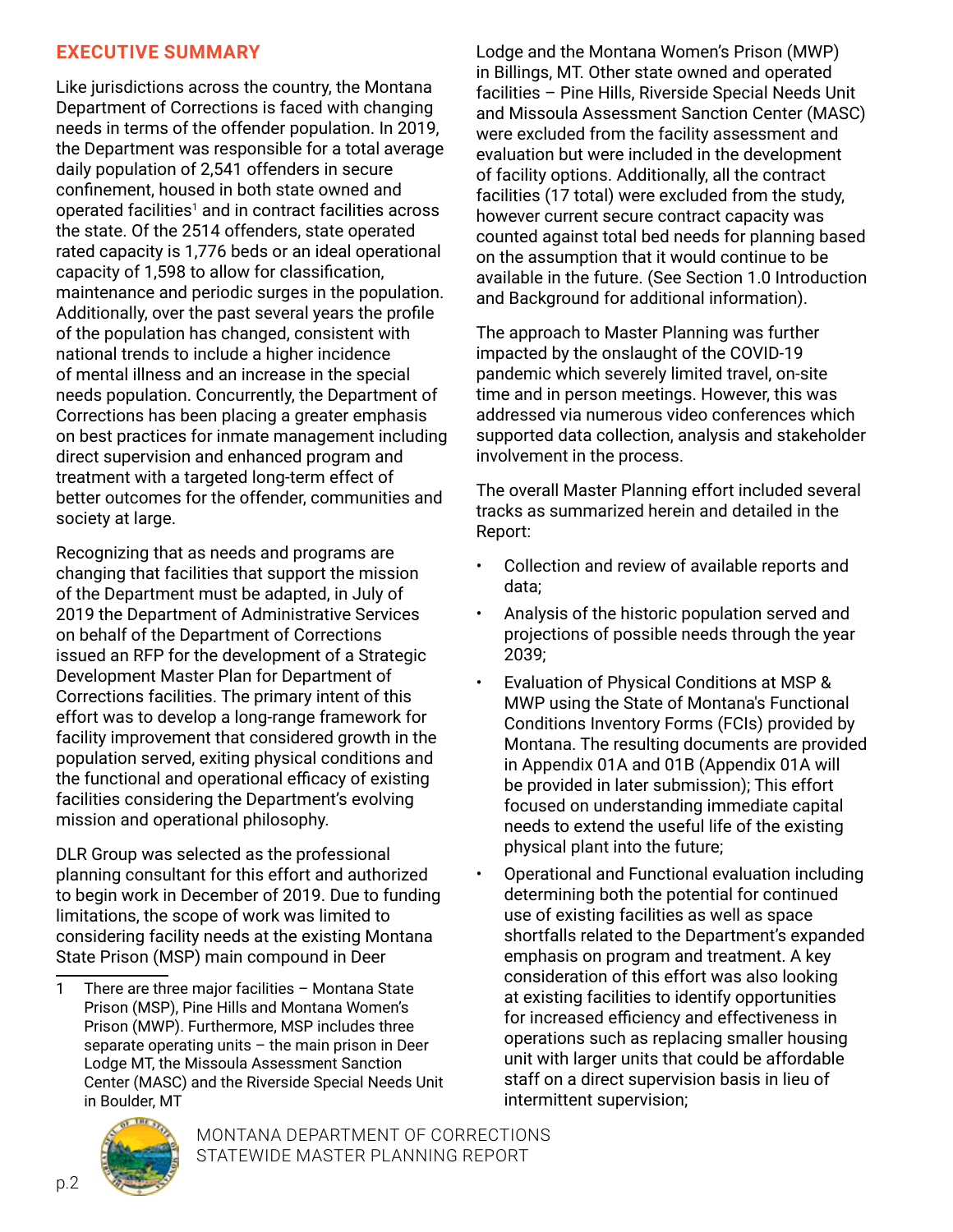- Development of a range of option from maximum reuse to maximum replacement as a basis for formulating an agreed to approach for master planning;
- Development of a Recommended Master Plan that provides a strategic framework for meeting the Department's needs over the next 20 years; and finally
- Developing a funding plan to implement the recommended master plan for submission to the legislature for consideration in developing the 2020 biennial budget.

The following Executive Summary provides an overview of key findings related to the above, details the recommended Master Plan and provides a preliminary analysis of funding requirements to implement the Master Plan as outlined.

#### **PROJECTED NEED**

Projecting the secure prison population out to the 2039 planning horizon started with data from 2010 to 2019. This data was extrapolated using six statistical models that resulted in varying potentials for the future. Based on statistical significance and alignment with prior years, the team selected the linear regression model as the most appropriate for the data available. This resulted in a systemwide secure population estimate of 3,372 by 2039. This calculation does not address the need for additional beds for peaking, classification, and maintenance. Best practices indicate that prison systems at 90% bed use are considered at capacity. Male secure bed needs including a 90% factor is 3,401 for a 2039 population estimate. The secure female population is estimated to be 345 in 2039 with the same 90% factor. With detailed information and data from MDOC, Section II provides a thorough assessment of the population existing within the system. This includes demographics

for race, gender, age, veteran, and Native American groups. Detailed review of the geographic and regionalization of the system was provided. The summary of this information aided in identifying key objectives to maintaining or lowering the bed capacity to meet the goals of DOC. This includes solutions such as evaluating the technical or parole violations that constitute re-entry into the system, and require up to six months sentences in secure beds. The recommended master plan does take into account opportunities for reducing the projected needs by finding alternative solutions for these inmates into contracted or alternative systems.

The projections show a relatively slow rate of growth in the system through 2039 that can be managed and flatten the trajectory to maintain the existing system size and meet the goals of DOC.

#### Reducing Secure Facility Intake:

A large portion of intakes to the prison each year consist of technical violations and revocations of parole – at least 50% annually. A major focus of Phase 2 in the Master Plan effort will be to examine ways that appropriate sanctions can be imposed without resorting to use of secure beds at MSP and MWP.

Initial analysis shows that annual admissions would be reduced if these intakes were diverted from prison.

15% Reduction = 96 fewer intakes per year 30% Reduction = 193 fewer intakes per year 50% Reduction = 322 fewer intakes per year

We will question whether inmates get processed at MDIU and generally sent to lower security facilities instead of MSP. However, more than 50% of the inmates at MSP are minimum security, so the parole violators may be serving time there.

| <b>Projected In Custody Inmates</b> | 2020  | 2024  | 2029  | 2034  | 2039  |
|-------------------------------------|-------|-------|-------|-------|-------|
| System-wide Secure Projection       | 2,772 | 2,947 | 3,162 | 3,308 | 3,372 |
| <b>Secure Male Projection</b>       | 2,544 | 2,695 | 2,880 | 3,006 | 3,061 |
| Secure Female Projection            | 228   | 252   | 282   | 302   | 311   |
|                                     |       |       |       |       |       |
|                                     |       |       |       |       |       |
| <b>Projected Bed Requirement *</b>  | 2020  | 2024  | 2029  | 2034  | 2039  |
| System-wide Secure Bed Need         | 3,079 | 3,275 | 3,513 | 3,675 | 3,746 |
| Secure Male Bed Need                | 2,826 | 2,995 | 3,200 | 3,340 | 3,401 |

*\* assumes facilities will be operated at 90% of operational capacity*

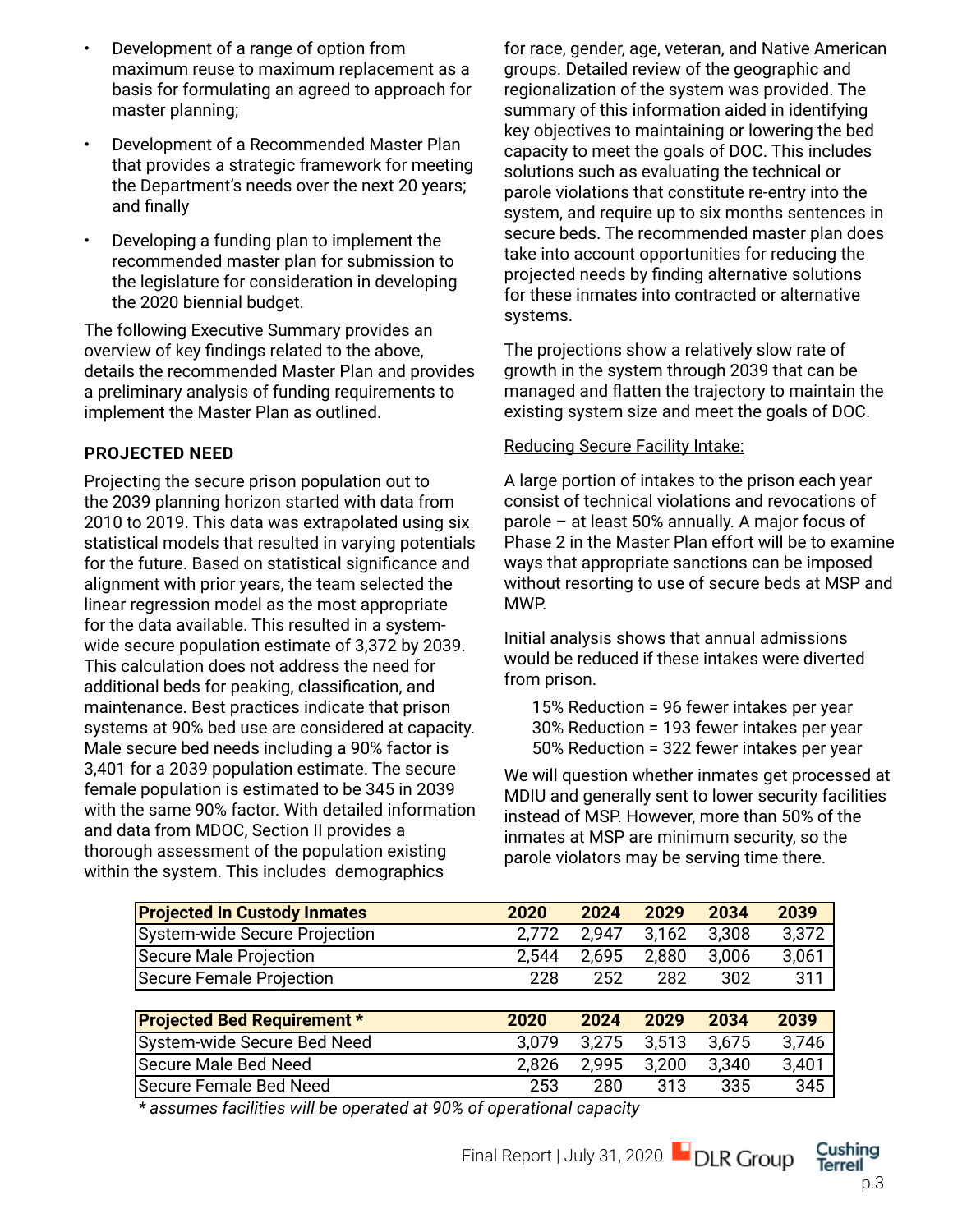#### Projections are not Telling the Whole Story:

A key focus for MDOC is to reduce the number of people being sentenced to prison as a sanction. This effort is reflected in the lower average length of stay (ALOS) and relatively flat population over the past few years. The success MDOC has had is tremendous and, with some additional process adjustments, the secure prison population will likely drop below current numbers. There just is not enough data yet to be able to forecast this decrease.

Potential process adjustments include:

- Reduce the number of people returned on Technical Violations
- Reduce the number of people returned to prison on Revocations of Parole
- Increase demographic responsive programs, housing, and services for those who are incarcerated to reduce recidivism levels
- Increase use of community corrections sanctions
- Expand mentoring for those in reentry and newly released

Montana's Criminal Justice Reinvestment initiative is making a positive difference in the criminal justice system. This should be the focus of MDOC and partner agencies. If successful, Montana will not need to build prison capacity in the future. The only building projects that will be needed are to transform the system into restorative, responsive, program supporting physical environment.

Overall System Capacity:

MSP and MWP have been operating at absolute maximum capacity  $-$  significantly higher than their design capacities. Secure facilities should operate at their rated capacity, or at least no more than 90% of potential capacity. MDOC is well on its way to reducing its population so that new capacity facilities are not required in the future. The only capacity project that will be needed are those that replace outdated inefficient housing with modern restorative facilities

### **EXISTING CONDITIONS**

The significant buildings at the Montana State Prison (MSP) and Montana Women's Prison (MWP) were surveyed by Cushing Terrell's team of architects and engineers, along with a security systems engineer from R&N. Mandated Facility Condition Inventory forms to support any capital program requests were developed. Key Findings from Section III of the Report are listed below.

#### Montana State Prison

- Most buildings are not aging well, and suffer from extensive deferred maintenance and hard use 24 hours a day, 7 days a week.
- Roofs in particular need to be replaced in most cases, and exterior envelops in various buildings as well.
- Major security system upgrades are urgently needed, including the perimeter security system; additional, upgraded CCTV cameras and central display; security electronics and controls throughout the facility; communications back to Central Control; and locking controls, intercoms, and code issues throughout the facility. Montana Department of Corrections (MDOC) does have a current initiative to upgrade radio communications systems.
- Existing site utility infrastructure is stressed at the current 1600 offender capacity. Water, sanitary waste, and other infrastructure like vehicular access all need to be upgraded.
- Montana Correctional Enterprises (MCE) has centralized system support located here, a loan is pending to expand the Food Factory which is truly needed.
- The MCE Furniture Factory has code issues and is deteriorated enough that it needs to be replaced.
- The Maintenance Shop area is in marginal condition.
- Housing Units A, B, C and D are in deteriorated condition and should be replaced. All housing units need upgraded locking control systems.
- Housing Unit F (former Boot Camp) has limited use due to infrastructure issues. This is the only secure bed capacity added at MSP in the last decade.



MONTANA DEPARTMENT OF CORRECTIONS STATEWIDE MASTER PLANNING REPORT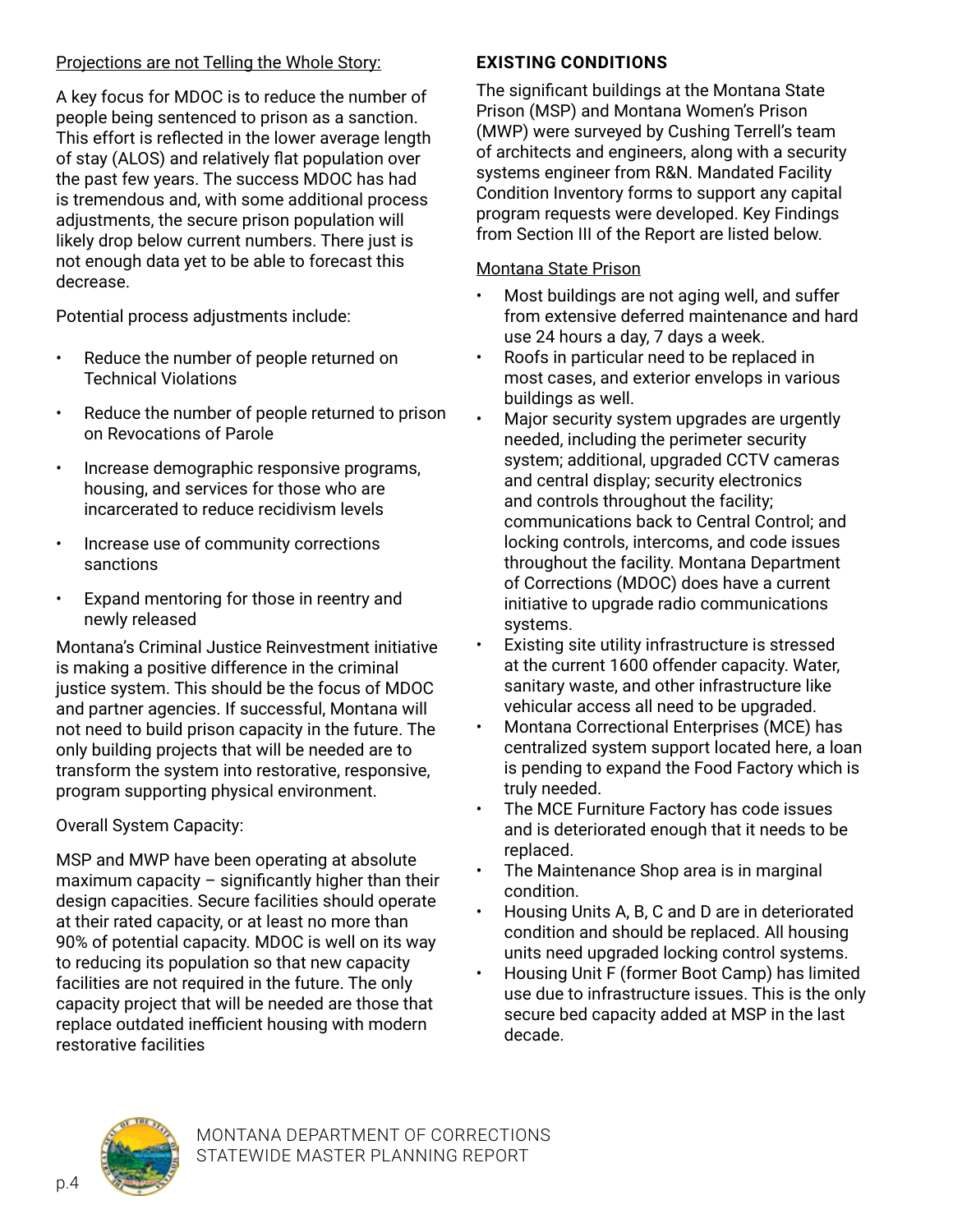#### Montana Women's Prison

- While MWP is a smaller, interconnected facility, it also suffers from deferred maintenance. Roofs also need to be replaced there for the Main Building and extensive repair / partial replacement for the Chapel building.
- Similarly, there is an urgent need to upgrade the type and number of CCTV cameras, and to upgrade security electronics to improve supervision and control functions. Further, a new Door Control System is needed.
- The buildings at MWP are also aging, triggering a need for general renovation, with the exception of the major housing/support addition constructed in 1999.
- Physical space shortages are rife  $-$  such as the Laundry, and there is no Warehouse or Infirmary at this facility.

In a total overall perspective, significant capital expenditures will be required to extend the useful life of the buildings at MSP and MWP for another 20 years. In fact, consideration should be considered to replace almost all the buildings at MSP for housing and approximately 50% for MCE. MWP is more salvageable.

# **FUNCTIONAL / OPERATIONAL ASSESSMENT**

Existing Building Conditions are important in looking at strategic planning options, but the functional adequacy is just as important. How the various functional component areas (e.g. food service, staff services/training, program, and the like) perform in terms of meeting their operational intent has as much weight a building physical condition.

The DLR Group/CT team were able to have a series of extended discussions with key MDOC stakeholders, central office, and facility management, as well Executive Administration stakeholders – to develop an understanding of well the different activities required in operating a secure facility were in terms of their adequacy. Often the lack of sufficient space is a factor in the operational assessment. Key findings from this Section IV of the Report are listed below:

# Montana State Prison

- The Entry Area, Staff Services/Training areas are inadequate and need significant additional area.
- Central Control needs major improvements; this parallels the physical deficiencies of existing security provisions throughout the facility.
- A unique feature at MSP is the subdivision into different security zones: High Side high security housing, recreation, dining, and programs, Low Side medium/minimum security housing, recreation, dining, and programs. In addition, Martz Diagnostic Intake Unit and MCE industries each have their own security subdivision.

Additional direct housing support space is required at the high security housing units to reduce the amount of escorted movement, instead bringing counseling, small group meeting rooms and staff offices to each housing building.

- Supervision capability in all housing units is a challenge, but it's particularly the case in all Low Side Housing Units. Staff supervision of inmates in Housing Units A, B, C, and D is so difficult, that those housing units should be replaced.
- There is no appropriate Special Needs Housing (Mental Health, Segregation); currently, the facility makes do with what they have. The existing areas do not meet legislative mandates; new Special Needs Housing should be developed as soon as possible to correct this situation.
- There is a lack of office space and education related program areas, which generates a waiting list to get offenders into programs leading towards rehabilitation.
- MCE runs vocational and industrial shops. Additional vocational space is needed. In the industries compound the Furniture Factory is falling apart, and the Automotive Shop needs a paint spray booth and other improvements.

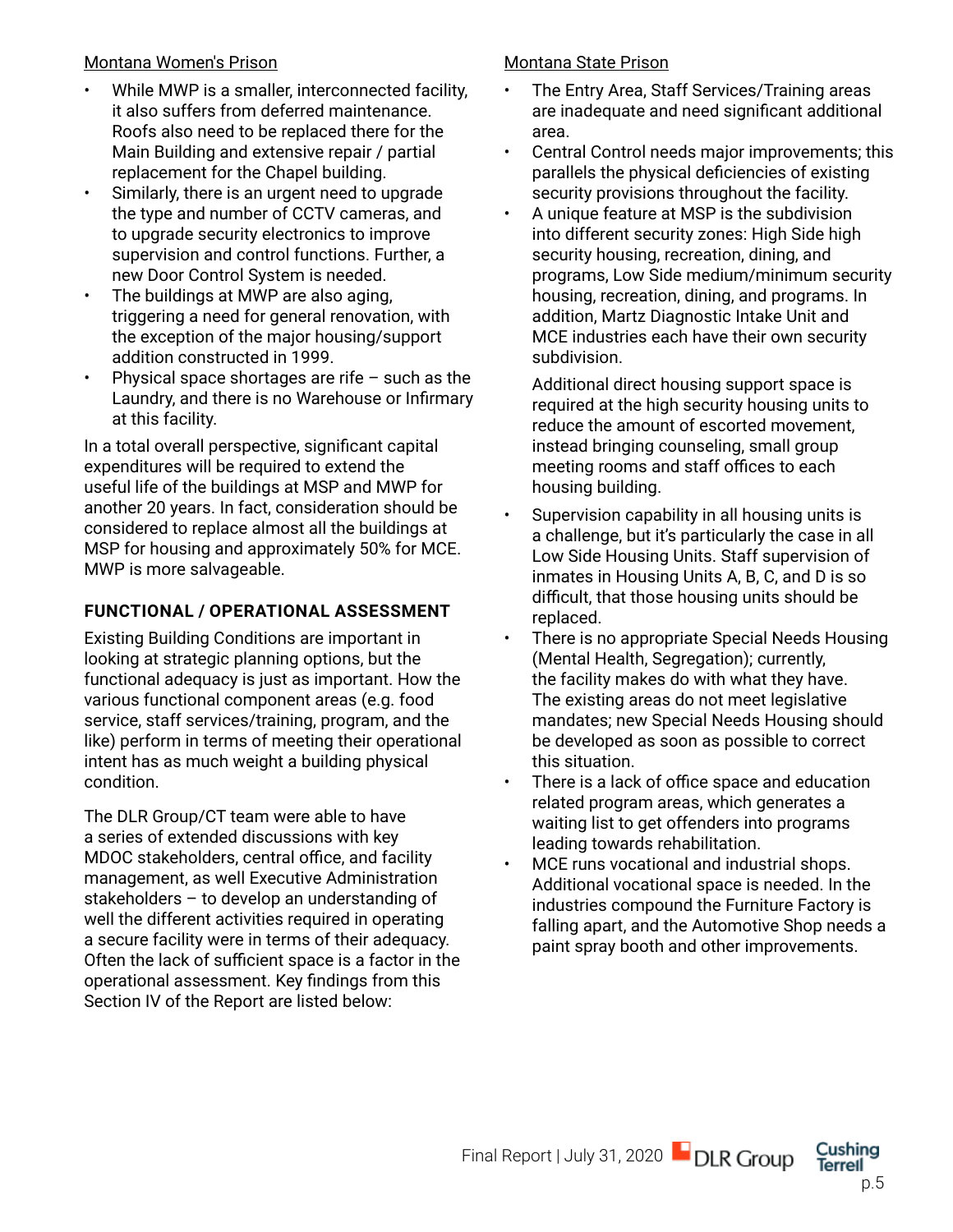#### Montana Women's Prison

- Overall, the environment at this smaller female facility is a very positive one.
- A robust mental health program is in place, and the local school district provides a good curriculum.
- The location of the facility in the middle of the City of Billings has the advantage of ease of access and delivery, but it also comes with security perimeter issues with public access up to the facility on three sides. There is no adequate perimeter around the outdoor recreation area.
- Operationally, there are issues with not having the ability to control or adequately monitor access in and out of housing units, or flow through the facility.
- The major operational deficiencies result from having a "chassis" of administration, program, and support space designed for an inmate service load of 150, while they currently have in the range of 230 offenders. Some of these deficiencies were addressed in the 1999 addition. However, there are still major shortfalls in the Laundry, Administration, Intake/ Release, and Program Staff spaces.
- There is no Infirmary, any individual that needs more than modest attention has to be transported to the hospital down the street.
- There is no warehouse, forcing the facility to have daily deliveries of food and other goods.
- The MCE area is pretty modest and only has relatively unsecure access.
- Overall, the biggest operational issue is not being able to offer the level of programs (vocational and industries) afforded to most inmates at MSP.

In a total overall perspective, significant operational deficiencies exist in terms of maintain security/ supervision of offenders, along with insufficient space for the level of rehabilitation programs that MDOC is committed to provide. Much of that situation is that the number of inmates has gone up gradually over the last decade, while the commiserate increase in program related space has not been made.

#### **DEVELOPMENT ALTERNATIVES**

Four alternatives were developed for review and consideration by the Executive Committee as part of developing a consensus regarding the appropriate strategic development framework for the future. All alternatives were based on the 2039 projection for a total rated capacity  $2$  of 3,746 secure beds, - 3,401 male and 345 female. Based on the continued use of secure contract capacity of 843 beds at Great falls, Crossroads and Glendive, the resultant need for state owned and operated beds would be 2,558 male and 345 female. This compares to a current rated capacity of 1,840 male and 254 female or a shortfall of 718 male beds and 91 female beds.

The four conceptual alternatives were developed as a basis for determining the recommended approach to development. These options intentionally ranged from maximum reuse to maximum replacement as indicated below.

- Option 1: Maximum Reuse
- Option 2: New Female Facility + New Male Facility + Reuse
- Option 3: New Multi-Facility Campus + Renovation of MSP
- Option 4: New Women's Prison + Expanding MSP

None of these options were intended to represent a singular course of action but rather to provide a framework for an informed discussion as to the best approach to meeting current and future facility needs for the Montana Department of Corrections. As anticipated, the final recommended Master Plan reflects a blending of parts and pieces from each of these options, primarily Option1: Maximum Reuse and Option 3 relative to the reconstruction of MSP.



<sup>2</sup> Rated capacity refers to total beds available; operational capacity refers to the actual number of inmates housed; It is recommended that planning allow for a 10% "vacancy rate" to accommodate classification, maintenance and population surges.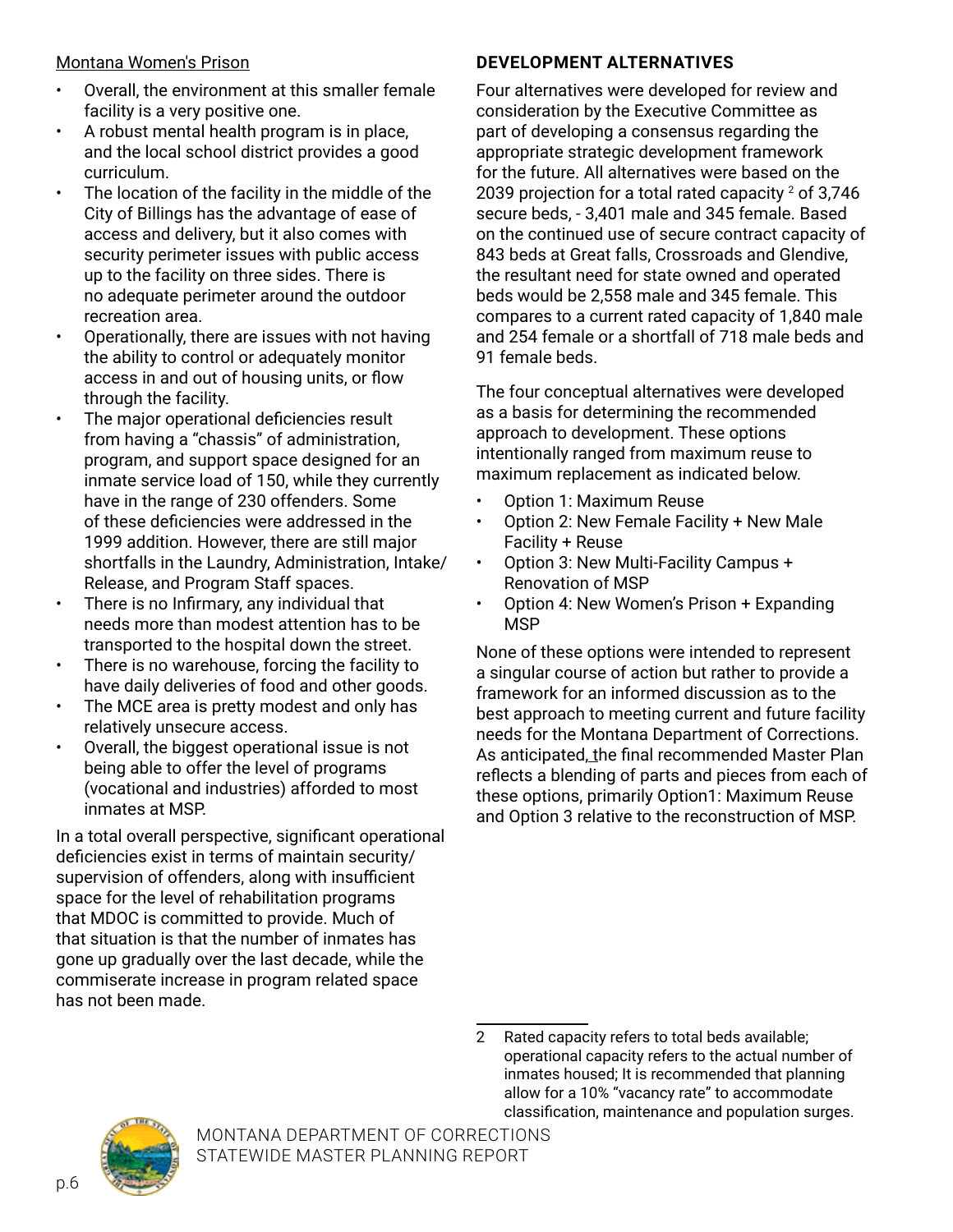This page is intentionally left blank.

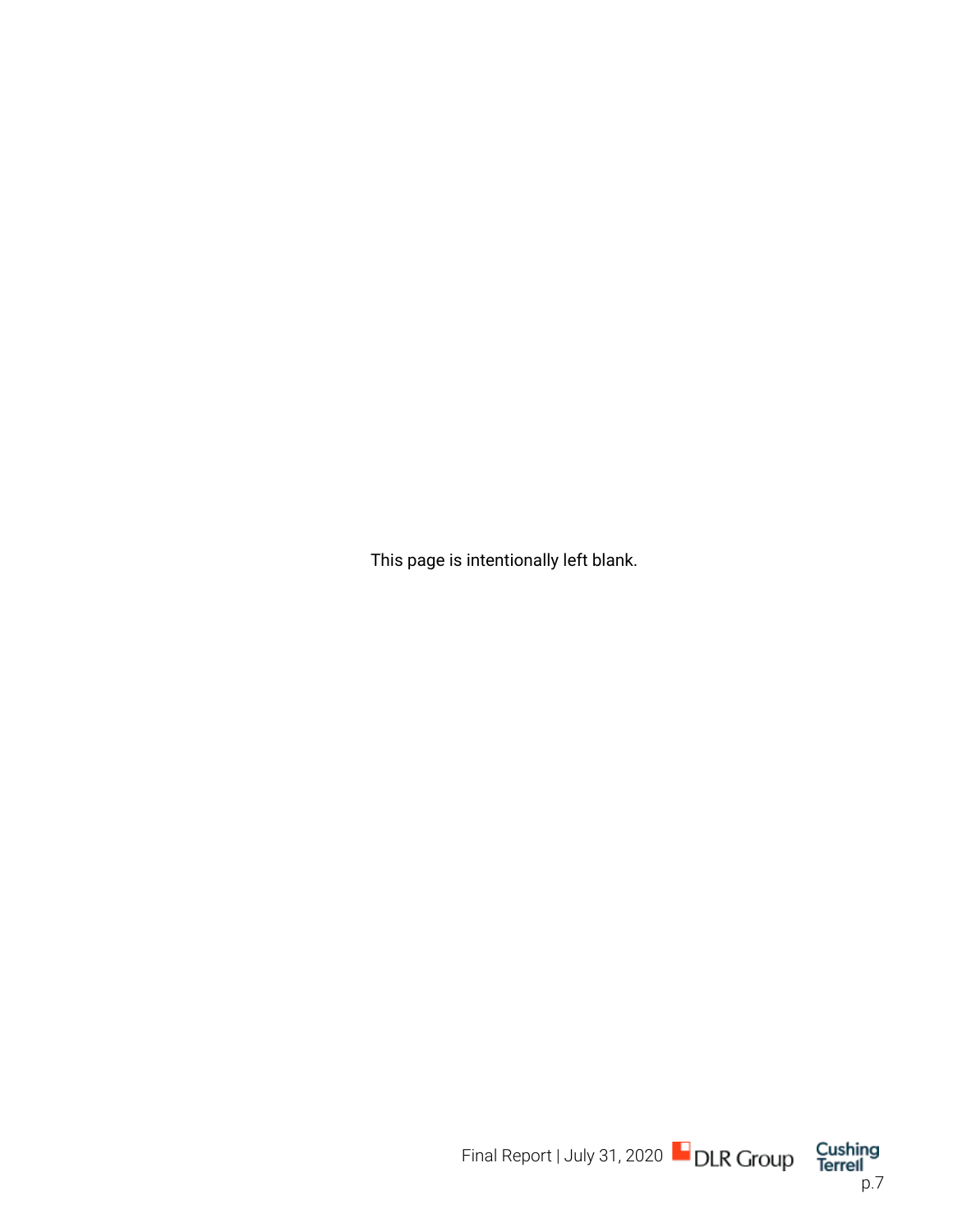#### **RECOMMENDED MASTER PLAN**

*Renovation & expansion of existing facilities to support current and evolving program and treatment initiatives with limited increases in capacity.*

Options 1 through 4 provided a framework for discussions with the Department of Corrections ranging from Maximum Reuse to Replacement, providing consideration of a wide range of actions based on continued projected growth of the system based on long-term historic trends.

A key consideration in developing the final master plan framework was the potential for reducing bed needs through policy actions by the legislature, criminal justice system stakeholders and the Department of Corrections. An analysis of longterm population trends for both the male and female population in secure facility resulted in a base projected need for planning to increase secure capacity from current 2019 requirements for total population (male and female) of 2,779 offenders requiring a rated capacity of 3,087, beds to a projected population of 3,372 offenders requiring a rated capacity of 3,746 beds in 2039, or an increased capacity need of 679 rated beds.

Overall, this projection results in an average annual increase over the 20 year projection period of just over 1% per year (1.06%) – which would even be less if calculated on a compounded basis. While the Department agreed that the projections in fact reflected modest growth, they believe that if the general trend is more reflective of the last 10-year historic period of a stabilizing population, with some exceptions, both admissions and average length of stay (ALOS) have declined. For example, ALOS peaked in 2011 for the male population at just under 35 months, and even with recent increases, is now at 18 months (though showing a slight increase over the past two years). Similarly, over the past ten years admissions have declined with slight blips in this trend in 2014, 2015 & 2019.

As a result, rather than plan for growth or a return to trends of the previous decades, the Department determined that for planning, it should be assumed the population will stabilize at current levels through increased programs and treatment, policy actions at the legislative level, and across the criminal justice system.



MONTANA DEPARTMENT OF CORRECTIONS STATEWIDE MASTER PLANNING REPORT

One example, the analysis showed over 50% of admissions in the past 10 years have been for technical violations of parole – not for new crimes or sentences. Return-to-custody for probation and parole violations is a topic of both local concern to Montana as well as a major focus of criminal justice reform on a national basis because it potentially results in loss of employment, loss of housing, and significant familial impacts – all for what many times is minor non-compliant behavior. Translating this into an impact on bed needs is a simple equation. Currently over 1,000 annual admissions are for technical revocations. Assuming that the ALOS for this group is relatively short, say six months, a 30% reduction in admissions would result in a savings of 164 beds  $-$  or a quarter of projected future need<sup>1</sup>. Additional actions to increase programs and treatment for better outcomes both in the correctional system and at the local level could result in further reduced demand.

Relative to planning capacity, this discussion with the Department determined that any considerations for capacity should be based on the following:

- Stabilization of the general population and capacity needs at current levels;
- Any expanded capacity should address the special needs population only  $-$  acute and chronic mental health needs – with an emphasis on focused treatment to move this population through a continuum of care that would support their return to the general population and eventually release with continued treatment at the community level;

<sup>1</sup> Additional analysis will be required to analyze this and other options for population management that is beyond the scope limitations of Phase 1 of the Master Plan Effort.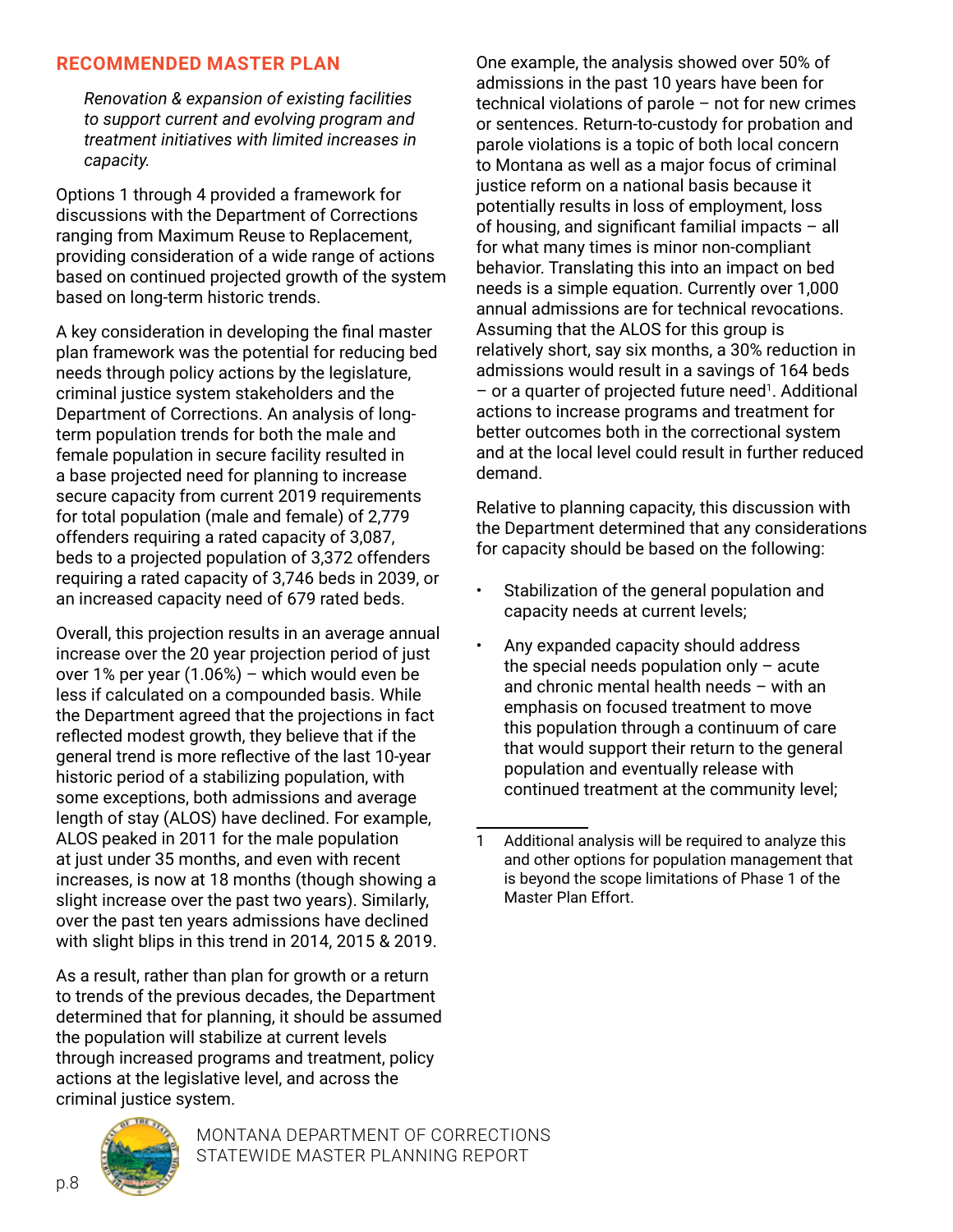- Replacement of aged and inefficient housing that impacts both delivery of programs, safety and security for staff and offender's alike, and facilitates current management policy of direct supervision in lieu of intermittent supervision. This is required due to the relatively small size and configuration of housing units, which economically precludes effective direct supervision management;
- Planning should eliminate current overcrowding and allow the Department to function at an operational capacity of 90% of rated capacity to allow for classification, facility maintenance, and limited surge capacity;<sup>2</sup>
- Planning should consider continued use of contract secure capacity with additional capacity options should contract capacity be reduced in the future.

Based on the foregoing, the Planning Team reevaluated the projections and shortfalls for planning. The 2020 projected need for rated capacity was utilized as the baseline for planning based on stabilizing the population. This was then compared to the current rated capacity of secure beds in the system as provided by DOC for existing facilities and as analyzed by the planning team for the main compound at MSP and MWP3 .

3 Other facilities were not included in the initial assessment scope for Phase 1 of the Master Plan.

Final Report | July 31, 2020 DLR Group

Cushina

<sup>2</sup> Rated capacity refers to total beds available; operational capacity refers to the actual number of inmates housed. It is recommended that planning allow for a 10% "vacancy rate" to accommodate classification, maintenance, and population surges.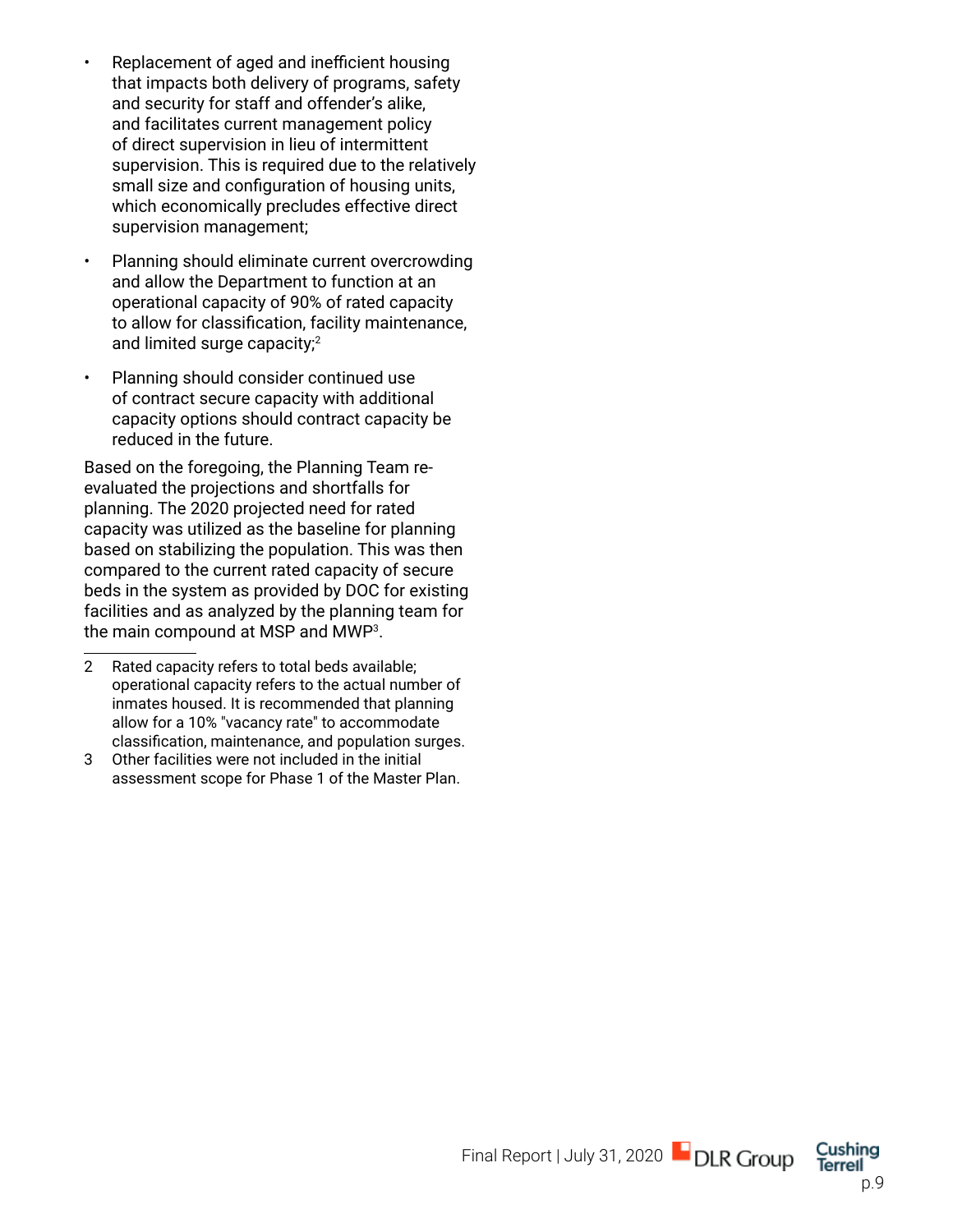As illustrated in the following table, that analysis resulted in a projected shortfall in capacity of 143 beds relative to current adopted rated capacity which increased to 512 beds based on the functional assessment of existing housing compared to accepted standards. (See table at the beginning of this section.) To a large extent, the increased shortfall is attributable to including provisions for double-bunking smaller cells (+/- 60 NSF) where by classification, offenders are secured in their cells for a period in excess of 10 hours per day at MSP. Since one of the key recommendations for MSP arising from the overall evaluation was the replacement of Housing Units A, B, C &D, it was assumed that implementation planning could consider how appropriate housing for these classifications could be provided in the future and the existing housing re-purposed to provide for double-celling and increased rated capacity in accordance with standards.

As a result, the low range of shortfalls  $-143$  male beds as illustrated on the following table – was adopted as a basis for planning, with the intent of addressing this shortfall through the provision of additional special needs housing as outlined above and as part of replacing existing inadequate and inefficient housing.

Based on this decision, the Planning Team working with the Executive Team developed the Recommended Master Plan, which is essentially a blend of Option 1 – Maximum Reuse and Option 3 which included rebuilding MSP in place. In addition to the capacity issue discussed above, the following observations were discussed with the Executive Team in developing a framework for the Recommended Master Plan:

• Regionalization of secure capacity operated directly by DOC is not a priority for DOC. The current contracted secure, treatment and reentry facilities provide for localization relative to housing offenders in proximity to family and community;

| Facility |                                                                              | <b>Type</b>                  | <b>Current Rated</b><br>Capacity | Rated<br>Capacity as<br>Evaluated |
|----------|------------------------------------------------------------------------------|------------------------------|----------------------------------|-----------------------------------|
|          | <b>Montana State Prison</b>                                                  |                              |                                  |                                   |
|          | Montana State Prison                                                         | Secure Facility              | 1,607                            | 1,252                             |
|          | Missoula Assessment & Sanction Center (MASC)*                                | Assessment & Sanction Center | 144                              | 144                               |
|          | Riverside Special Needs Unit*                                                | Secure Facility - Geriatiric | 25                               | 26                                |
|          | Subtotal - Montana State Priosn                                              |                              | 1,776                            | 1,422                             |
|          | Pine Hills Correctional Facility - Adult*                                    | <b>Secure Facility</b>       | 64                               | 64                                |
|          | Great Falls Regional Prison (Contract)*                                      | <b>Secure Facility</b>       | 141                              | 141                               |
|          | Crossroads Correctional Center (Contract)*                                   | <b>Secure Facility</b>       | 550                              | 550                               |
|          | Glendive Regional Prison (Contract*                                          | <b>Secure Facility</b>       | 152                              | 152                               |
|          | <b>Other Contract Facilities</b>                                             |                              | Indeterminate                    |                                   |
|          | <b>TOTAL CURRENT RATED CAPACITY - MALE</b>                                   |                              | 2,683                            | 2,329                             |
|          | <b>PROJECTED NEED RATED CAPACITY - MALE 2020</b>                             |                              | 2,826                            | 2,826                             |
|          | <b>SHORTFALL - MALE BEDS 2020</b>                                            |                              | 143                              | 497                               |
|          | <b>Montana Women's Prison</b>                                                | <b>Secure Facility</b>       | 254                              | 238                               |
|          | <b>TOTAL CURRENT RATED CAPACITY - FEMALE</b>                                 |                              | 254                              | 238                               |
|          | PROJECTED NEED RATED CAPACITY - FEMALE 2020                                  |                              | 253                              | 253                               |
|          | <b>SHORTFALL - FEMALE BEDS 2020</b>                                          |                              | (1)                              | 15                                |
|          | TOTAL SYSTEM - CURRENT RATED CAPACITY                                        |                              | 2,937                            | 2,567                             |
|          | TOTAL SYSTEM PROJECTED NEED RATED CAPACITY - 2020                            |                              | 3,079                            | 3,079                             |
|          | TOTAL SYSTEM SHORTFALL - RATED CAPACITY 2020                                 |                              | 143                              | 512                               |
|          | * These facilities were not included in the scope of the Phase I Master Plan |                              |                                  |                                   |

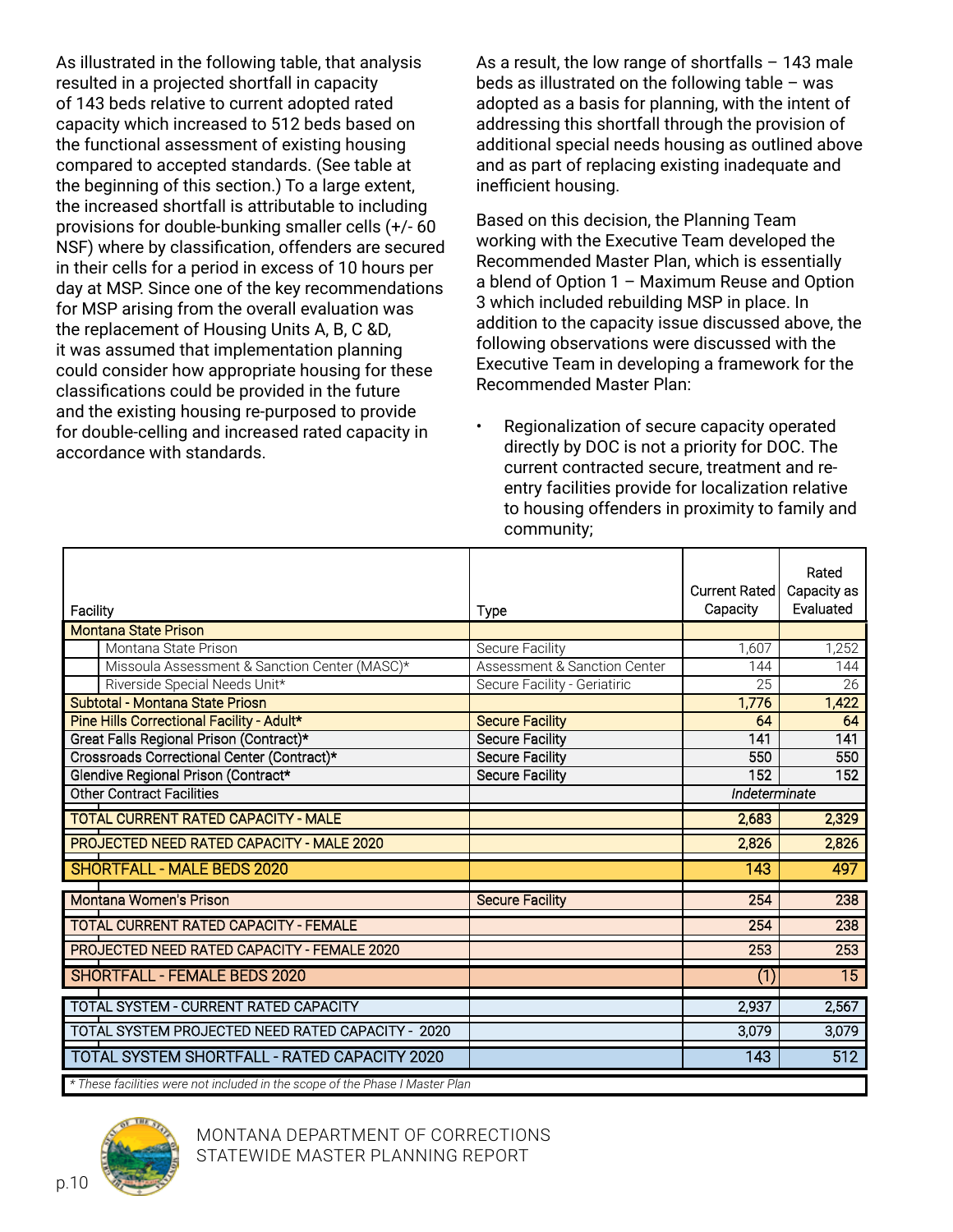- While DOC recognizes that there may be benefits in co-locating facilities such as a new men's and a new women's facility for economy of scale to serve more inmates in one location, these populations are very distinct, and the DOC prefers to not co-locate these populations. The women's prison programs are more trauma-based and therapeutic community type programs. The staffing levels, programming, services, vocational training, and other operational requirements vary significantly for the male and female populations.
- Currently, the female population is well served in Billings, where the facility is close to genderappropriate services, and renovation and expansion is preferred over replacement. Prior consideration of reuse of Unit F for females for geographic distribution was eliminated from Options. We recommend a building expansion and facility remodel at MWP given the identified deficiencies noted regarding vocational and programming as well as staff offices, infirmary space, and the ability to better serve the serious mentally ill inmates. The Alley belongs to the DOC, so we believe we have the capacity to expand into this area following the easement restrictions and land use requirements. The resolution for the rights to the Alley has been included in the physical descriptions of Section IV.
- Renovation / reconstruction of MSP in place is a higher priority vs. building new facilities. As noted in the report, the existing campus was not built with the goal of providing the level of programming and services the DOC is now providing. This campus needs to be drastically altered through a replacement in place to minimize disruption and allow DOC to deliver a higher level of service, hopefully, with a design that maximizes or even potentially reduces the mandatory security posts required. The plan should address the programmatic deficiencies identified in the analysis related to the current emphasis of the Department including inmate programs, education and treatment. Additionally, improved facilities for staff services are needed to support staff in their day-to-day mission. For example, staff services should include provisions for overnight bunk rooms due to the remote location of the facility and accessibility during inclement weather.
- The provision of specialized housing for special needs inmates and acute and chronic care for the mentally ill as part of a broader program for continuum of care throughout their stay and subsequently in the community is of paramount importance. The existing Riverside campus in Boulder, Montana, is ideally located near two population centers for improved staffing and treatment options. Consideration should be given to the expansion of the Riverside campus to provide 1 to 2 housing units planned in accordance with current research related to best practices in a secure environment. These units could be developed via new construction or renovation of existing vacant buildings if adaptable to meet best practices.
- While the intent of the Master Plan should be maximum reuse of existing facility assets, it is recognized that portions of the existing housing have exceeded their useful physical life and, more importantly, are operationally inefficient, limiting the ability of the Department to fully implement direct supervision. Based on unit size and configuration, housing Units A, B & C at MSP can only be operated on an intermittent supervision basis. This not only impacts safety and security, but also limits options for on-housing unit programming and treatment. Similarly, while larger in size, Unit D is inappropriate relative to the current management and operational philosophy of DOC. This replacement could be either a direct replacement of lower security housing or could be a variation which includes staff efficient units for housing restrictive housing, mental health and higher custody inmates etc. Existing higher security housing could then be re-purposed for lower custody classifications, negating the issues raised in the evaluation relative to cell size, standards and capacity.
- The Master Plan should prioritize physical and security improvements identified at MSP and MWP based on the evaluation of existing conditions including security related improvements, building replacement and general maintenance requirements.
- The Planning Team also recommended as part of this review that the Department request a continuing biennial appropriation for ongoing maintenance in order to limit the need for future

Final Report | July 31, 2020 DIR Group

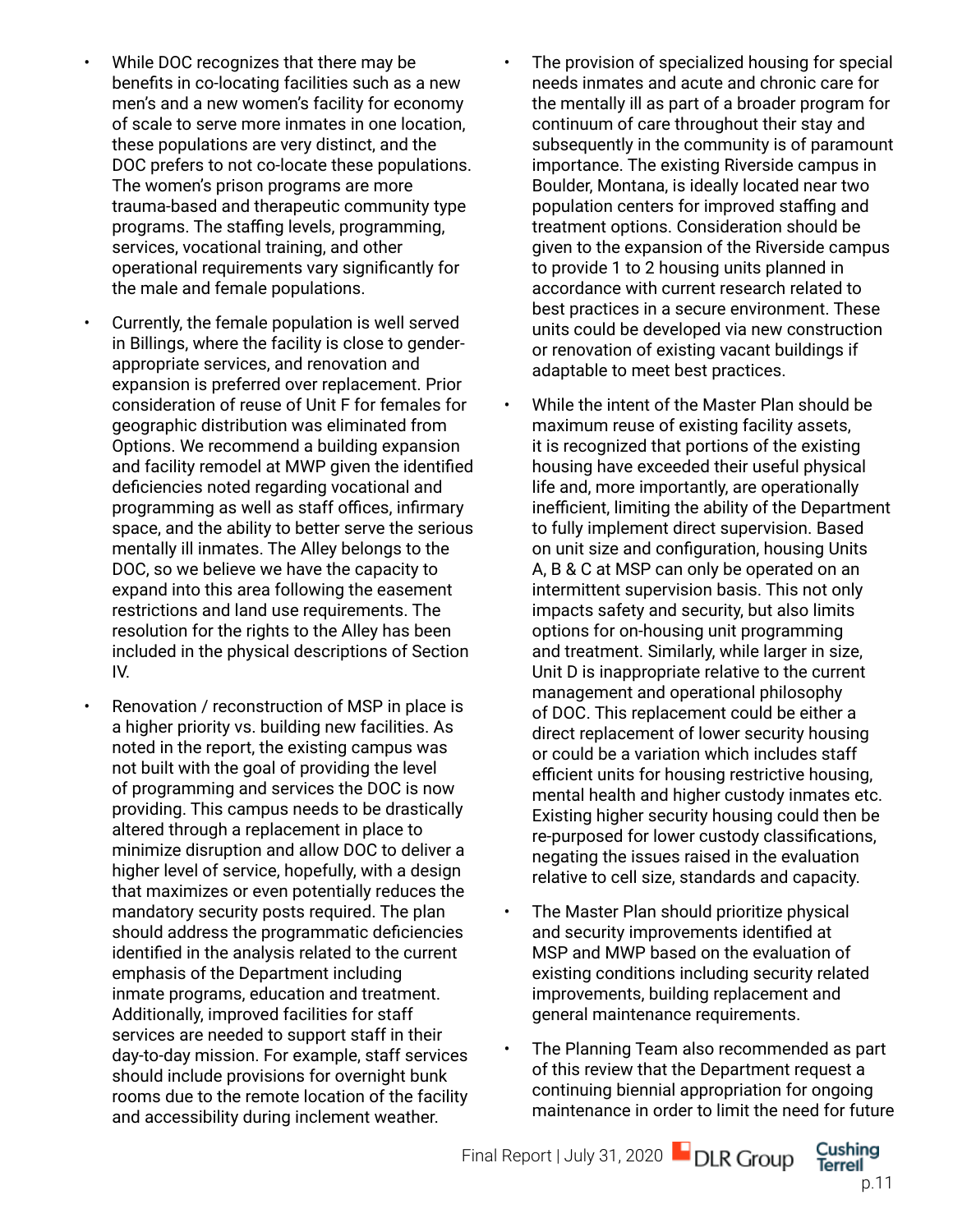major capital projects or building replacement due to conditions. The Building Owners and Managers Association (BOMA) typically recommends budgeting 3% - 5% annually for the continued maintenance and upkeep of facilities. Given that correctional facilities are heavily utilized on a 24/7 basis, the Planning Team would recommend an appropriation at the upper end of this range to protect the investments made through this capital program.

- The Master Plan should include a "safety valve" should conditions change or should the effort to stabilize the population achieve only limited success in reaching this goal. In this case, several alternatives will remain available to the Department:
	- Re-purpose Juvenile Beds at the Pine Hills facility for adult use;
	- In-place expansion at the Pine Hills Site;
	- Construction of a new Men's prison in the Billings area that would also consolidate the population currently at Pine Hills.

# **MASTER PLAN IMPLEMENTATION STRATEGY**

The following narrative summarizes the elements of the recommended Master Plan on a facility by facility basis:

#### **MONTANA STATE PRISON – RIVERSIDE SPECIAL NEEDS UNIT**

Note that the Riverside Unit was not included in the evaluation, but based on the overall review of the system and discussion above, it is recommended that it continue to act as an Annex to MSP focused on Special Needs Populations. Because it was not assessed during Phase I due to scope limitations, these recommendations do not address existing conditions, only recommended expansion.

- Construct two (2) Special Needs Housing Units of 32 beds each in single rooms; housing units should be subdivided into smaller treatment units consistent with best practices and include a wide range of program and treatment spaces including outdoor recreation, meditation/treatment and program areas such as gardening. In accordance with best practices, all areas should have abundant natural light and views to nature, including into individual rooms. Planning should allow for the subdivision of the housing unit during the day and potential to operate as a larger unit at night for staffing efficiency. Treatment staff and offices should be located on the unit, and policy and procedures should reinforce a collaborative approach to operation that balances care and custody with treatment programs. Overall campus should be planned to support a continuum of care that allows offender/patients to advance from acute to chronic care to general population. Each housing unit may include a mix of treatment levels to allow consistency in staff treatment and case management.
- As part of the initial Facility Program and Master Plan analysis, DOC will investigate the potential for adapting existing buildings to accommodate the proposed Special Needs Housing program for Acute Mental Health Treatment. This effort will include a comparative analysis of new construction vs. renovation costs, programmatic suitability relative to both correctional and mental health best practices, safety and security, operational implications and staffing and operational costs. Based on this analysis, DOC in conjunction with the Department of Administrative Services will make an informed decision as to the best approach – new construction or renovation – to accommodating the proposed specialized program.

This will reduce the shortfall in recommended operational capacity from 143 to 79 beds.

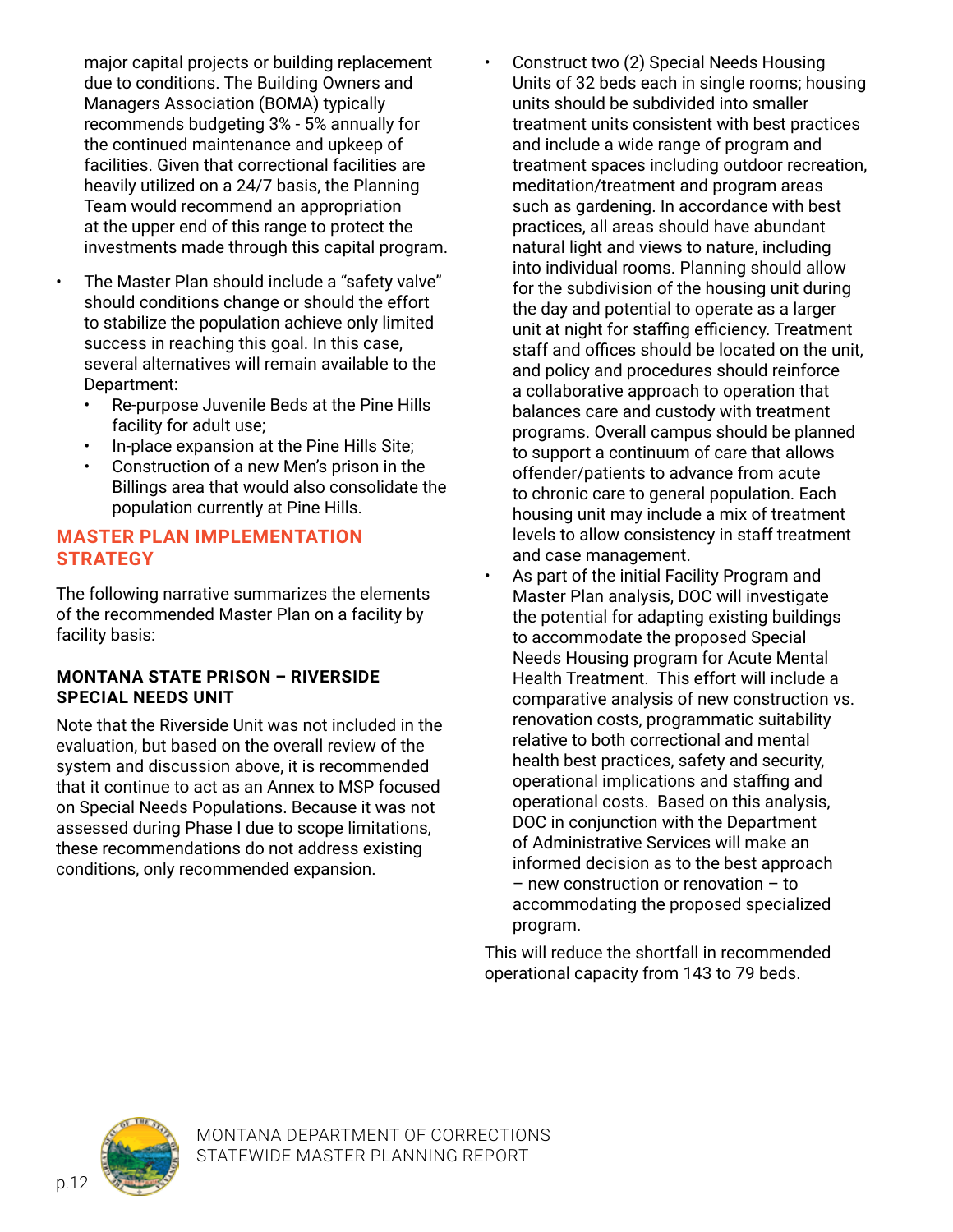#### **MONTANA STATE PRISON – MAIN COMPOUND**

The following improvements are recommended for the Main Compound at MSP as part of an approach to reconstruction in-place:

**Security Improvements:** The following security improvements are recommended in support of continued operation and Master Plan implementation:

- Replace Security Cameras Design, furnish, and install a campus wide high definition camera system on an isolated network capable of being monitored remotely from a central control location. This system will also be capable of being monitored from other points on the network such as local control stations, staff offices, or the MDOC. The camera system will be integrated with the facility locking control system to assist operators in the management of circulation throughout the facility. As events occur, the camera system will automatically display video of the event for control officers. This automation will improve response time and eliminate guess work from operations. The system will have an uninterruptable power supply (UPS) for back up to eliminate down time. The facility has already begun the installation of IP cameras in several buildings on campus. This project will be incorporating those cameras into the new facility wide system. The system will include IP network infrastructure, fiber optic cable, UPS power, an estimated 600 IP cameras, thirty viewing stations, and 90 days of video recording onsite.
- Locking Control Systems and Code Issues Design, furnish, and install a code compliant campus wide locking control system. This system will be on an isolated network allowing remote control of door locks and intercoms from a central location at the facility. This system will have local control stations in the housing units, but central control can take over these stations when required. Central control will be able to release all of the doors on the campus in case of emergency, allowing the facility to meet section 408.4 of the International Building Code. The locking control system will be integrated with the video system as well as the duress (red light) system.

As alarms occur, operators will be notified automatically, which will improve response time. This system will also include the addition of call buttons in every area where inmates are detained. These call buttons will allow inmates to call for help and allow the facility to meet Section 403.8 of the International Fire Code. The system will have UPS for back up to eliminate down time. The system will include an estimated thirty-seven stations that replace the existing control stations and hard graphic panels. The system will also include IP network infrastructure, fiber optic cable, UPS power, intercom amplifiers, some utility control, the addition of 450 call buttons, and the addition of monitoring exterior doors for all buildings on campus.

• Replace Perimeter Fence Detection System Design, furnish, and install a non-lethal electrified fence around the perimeter of the facility. This detection system provides both a visible/physical deterrent and a notification system for the facility. The system provides reliable perimeter security by limiting the amount of false alarms received in central control. It will be integrated with the camera system to provide visual notification when a zone is in alarm. This system will be similar to the perimeter system found in Shelby, Montana at the Crossroads Facility. Some of the components of the existing system will be re-purposed in the installation of this system. The system will include a notification station in Central Control, perimeter zone reset buttons, network infrastructure, fiber optic cable, a non-lethal electrified wire array mounted off the inner fence post, UPS power for back up to eliminate down time, and signage warning of electric shock. During design, alternative systems will also be considered including video/thermal detection as a supplementary system to monitor no-man's land.

Final Report | July 31, 2020 DIR Group

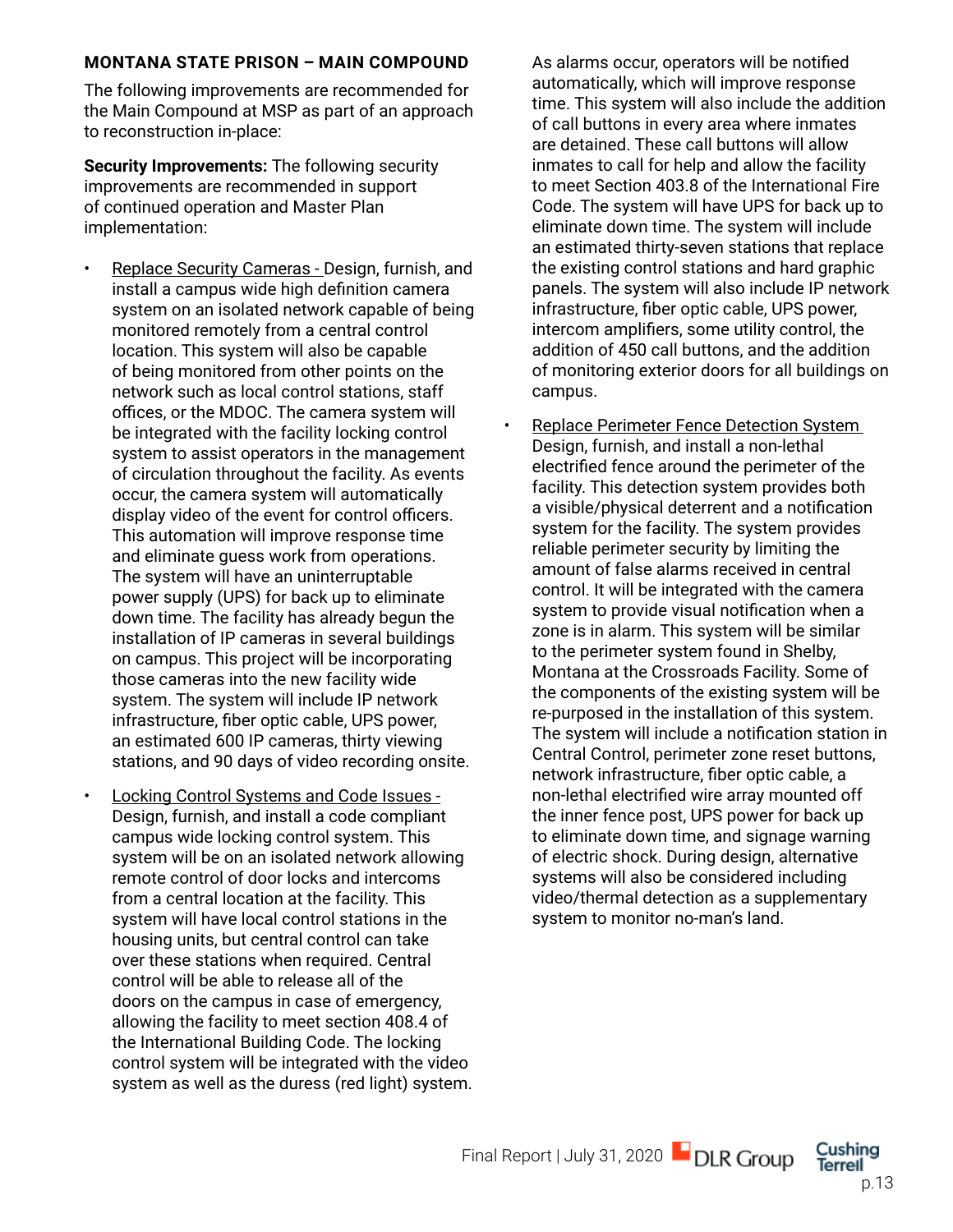**Reconstruction-in-Place:** The following items are recommended as part of the framework for reconstruction of MSP to better fulfill its current mission related to programs, operations and to increase operational effectiveness and staffing efficiency:

• Replace Housing Units A, B, C & D – As noted in the report, these units are inefficient to staff and preclude direct supervision and enhanced safety, supervision and treatment both due to unit size and configuration. A, B & C house 576 offenders in 36 small 8 cell/16 bed units, with limited program space. They can only be operated efficiently on an interim supervision basis – that is with only periodic supervision by custody staff making "rounds". Unit D is a larger unit housing 96 inmates but is also difficult to supervise due to its panopticon plan and overall size. All buildings have exceeded their life-expectancy and would require significant investment to upgrade to current standards. As a result it is recommended that these housing units be replaced with new construction based on 32 or 64 bed unit capacity.

Based on housing configurations, 704 beds would be constructed for a net gain of 32 beds. This, in combination with planned expansion at Riverside, effectively resolves the projected shortfall in rated capacity.

As noted below, it is recommended that the final scope be based on a more detailed analysis of MSP and the development of a facility specific program and master plan that can evaluate the cost benefits of simply replacing minimum/ medium security capacity in kind or developing an approach which provides for a mix of higher and lower security capacity. This would allow the existing high and close security housing to be re-purposed for a lower classification to maintain current rated capacity consistent with current standards. (See Facility Program and Master Plan below)

- Develop New Direct Housing Support Additions Develop new programs and support space to serve the current high security housing units. Development of improved program delivery both supports the Department's current emphasis on program services and enhances safety and security by reducing movement of offenders to other available facilities.
- Develop New Staff Services Facility Staff recruitment and retention continues to be of concern to the Department. This option would provide improved facilities for the staff for training, briefing, physical conditioning and include bunk rooms for staff for use either when multiple shifts are required or when weather conditions affect access to the site.
- Develop New Correctional Industries Space The current Furniture Production Shop is in poor condition – structure, building enclosure, mechanical and electrical systems and perhaps most importantly relative to code and life safety requirements. It is recommended that it be replaced as part of a long-term plan for Correctional Industries Space. (See Appendix for Facility Program Space Requirements).
- Other associated project scopes (e.g. ADA Compliance through the facility would be identified in the detailed planning stage.

**Physical Improvements:** The following physical improvements are recommended as part of Master Planning based on the physical assessment completed for MSP Main Compound as part of the system-wide Master Plan.

- Roof Replacement Roof replacement is recommended for the following buildings:
	- Restricted Housing Units (LHU1 & LHU2) Removal of ballasted membrane, new single ply reinforced membrane system, insulation, flashings, and associated sealants.
	- Infirmary Unit(1) New single ply reinforced membrane roofing system, direct to deck rigid insulation, flashings, and associated sealants.
	- Low Side Visiting (2)



MONTANA DEPARTMENT OF CORRECTIONS STATEWIDE MASTER PLANNING REPORT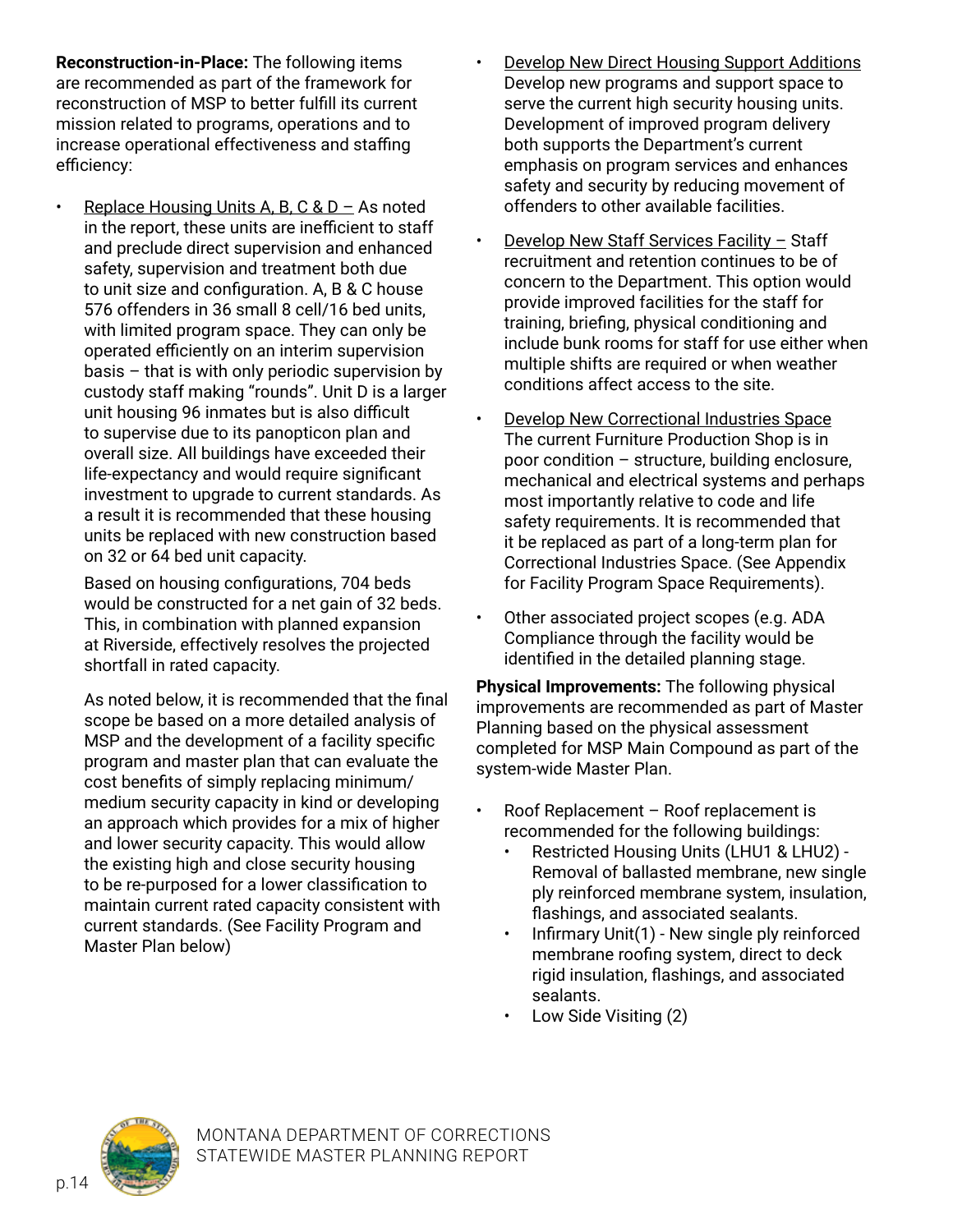- High Side Gym -Staff Gym (1) Removal of foam over roof over metal building panel roof, new metal deck over metal building panel roof, vapor barrier, insulation, membrane, flashings, and sealants as applicable.
- Staff Gym Removal of membrane and insulation system to deck, replace with new membrane, rigid insulation, vapor barrier, thermal barrier, flashings, and sealants.
- High Side Kitchen (1)
- Wallace Building (1) Removal of single ply membrane assembly to metal deck, replacement with new single ply membrane , rigid insulation and flashings.
- B2 -Wallace
- Housing Unit F Remove existing asphalt shingles. Replace with Asphalt shingles, slip sheet, ice and water shield, flashings and fascia trim.
- Unit  $F -$  Upgrade boiler controls & replace water well;
- Locked Housing units 1, 2, High Security Units 1,2 – Replace combination toilet units and related plumbing and controls;
- Low Security Kitchen and Support Repair & upgrade building envelope;
- Auto Body Shop  $-$  Construct code compliant auto paint booth with ventilation, filtering and appropriate mechanical ventilation and heating;
- Furniture Factory Life Safety Upgrade Life safety upgrades including fire suppression, alarm, HVAC, and ventilation. This upgrade is needed now due to code requirements, even if the building is to be replaced later.
- Work Release Center (WRC) Envelope Repair The siding on the exterior walls is rotting out at juncture of concrete walls, openings and at soffit / exterior wall junctures. Snow build up at the juncture of the exterior berm perimeter walls and window sills causes water infiltration into the exterior wall assembly and thus deterioration of the materials / components of the assemblies.. Replacement of all siding, windows, flashings, soffit and fascia trim will be required.
- LHU1, LH2, Infirmary, Close 1 & 2, High Side Support - Resealing of all precast / tilt up panel joints, opening conditions. Removal, prep and reseal of panel joints, window openings, door openings, louvers, and other penetrations.
- Site Utilities Site Infrastructure Improvements and upgrades are needed across the 140 acres of the main MT State Prison Compound for any expansion compacity. For masterplanning budgeting and long range building programming purposes, site underground infrastructure utilities improvements required include upgrading domestic potable water systems via wells, storage and treatment, fire suppression system water supply and service via a water loop, hydrants and potential fire pumps, sanitary sewer and storm systems lines, electrical power distribution and lighting, natural gas and communications and data infrastructure. Site infrastructure improvements above grade also will include roadway improvements and access improvements.
- Given the existing sewage lagoons are maximized on capacity for sewage treatment and being an antiquated system, infrastructure improvements masterplanning for the MSP campus also includes the provisions for a prepackaged on site sewage treatment plant to upgrade the sewage system and bring sewage system into DEQ compliance.

**Develop Facility Specific Program & Master Plan:**  While the system-wide master plan is focused on establishing an overall framework for longterm needs and immediate improvements, further detailed study of MSP is recommended as part of implementing funded improvements. This analysis can look specifically at site organization, siting options for housing development and how to best phase the construction to maintain ongoing operations. Additionally, it will provide the opportunity to include the assessment and evaluation of the other facilities excluded from Phase I planning and validate Master Plan recommendations based on total cost of ownership including an objective assessment of impacts on staffing.

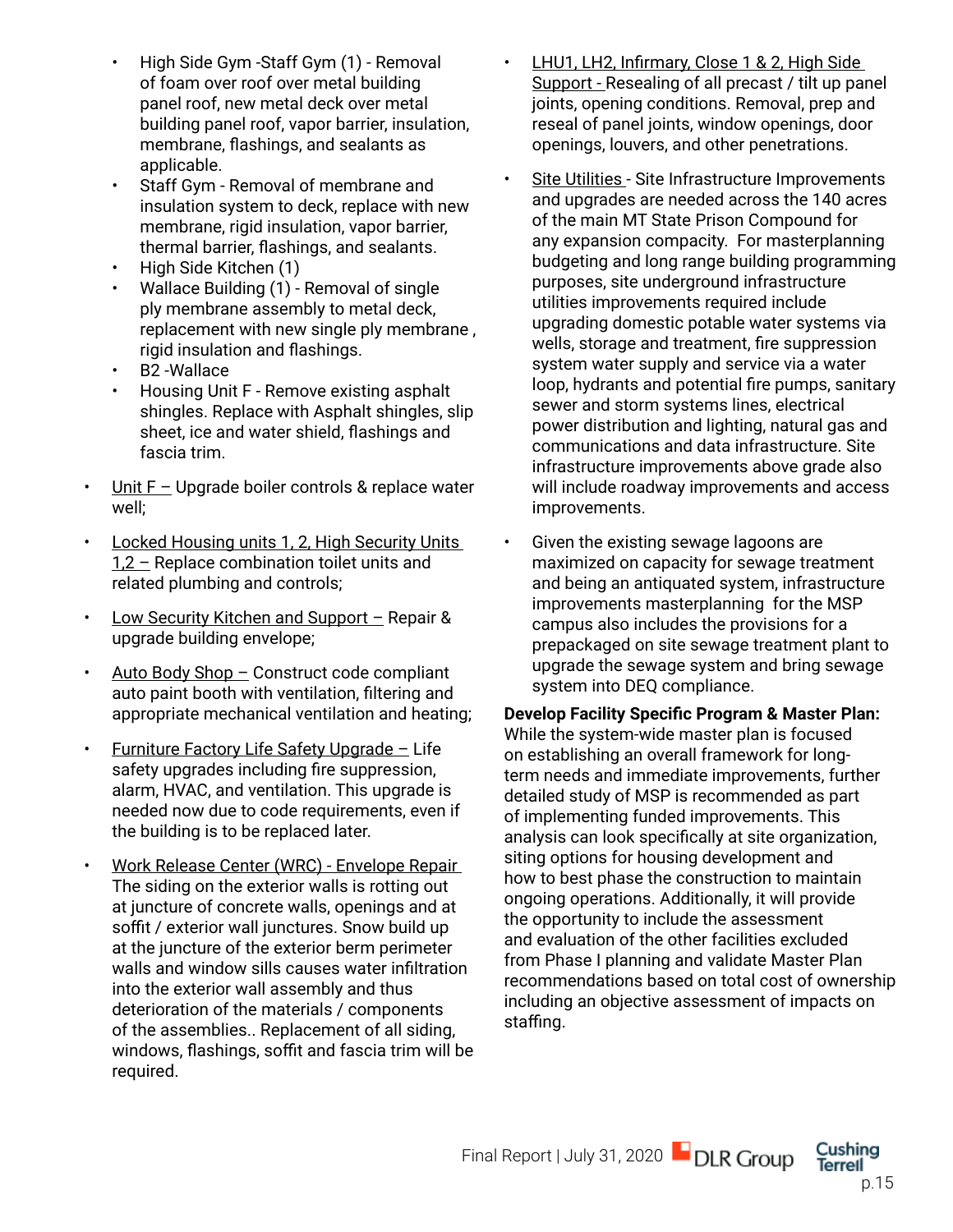#### **MONTANA WOMEN'S PRISON**

The Recommended Master Plan is based on expanding and renovating the existing Montana Women's Prison in-situ. Expansion will occur on state owned land to the east of the existing site. There is a right-of-way along the east edge of the existing facility that has been vacated in favor of the state, but easements will be required for utility access. The following improvements at MWP are recommended as part of the Master Plan.

**Security Improvements:** The following security improvements are recommended in support of continued operation and Master Plan implementation:

- Replace Security Cameras/Communications Design, furnish, and install a campus wide high definition camera system. This camera system will be on an isolated network capable of being monitored remotely from a central control location. This system will also be capable of being monitored from other points on the network such as local control stations, staff offices, or MDOC. The camera system will be integrated with the facility locking control system to assist operators in the management of circulation throughout the facility. As events occur, the camera system will automatically display video of the event for control officers. This automation will improve response time and eliminate guess work from operations. The system will have a UPS for back up to eliminate down time. The facility has already begun the installation of IP cameras in several locations. This project will be incorporating the newer cameras into the system and replacing the older analog cameras. The system will include IP network infrastructure, fiber optic cable, UPS power, an estimated 120 IP cameras, three viewing stations, and 90 days of video recording onsite.
	- Locking Control Systems and Code Issues Design, furnish, and install a code compliant campus wide locking control system. This system will be on an isolated network allowing remote control of door locks and intercoms from a central location at the facility. This system will have one central control station and one station at the front entry way. Central

control will be able to release all of the doors on the campus in case of emergency, allowing the facility to meet section 408.4 of the International Building Code. The locking control system will be integrated with the video system as well as the duress system. As alarms occur, operators will be notified automatically. This automation will improve response time when emergencies occur. The system will have a UPS for back up to eliminate down time. This would include the addition of power supplies that will secure the magnetic locks at the facility. Currently these locks open when the facility loses power.

#### **ANNEX EXPANSION & RENOVATIONS**

- Construct New Annex Plan, design and construct a new annex to provide program and treatment facilities consistent with the current mission of MDOC and improved housing for special needs populations. Addition to include:
	- New medical/mental health clinic & infirmary;
	- Expanded education and career technical education facilities;
	- Expanded Montana Correctional Industries ship area;
	- New visiting center;
	- Board of Probation/Parole hearing room;
	- Offender canteen/store with Honors Lounge;
	- Expanded counseling and treatment space;
	- Flexible special needs housing including (4) 8 bed single level housing units for acute mental health care, chronic mental health care, & high security housing;
		- Housing unit to include indoor and outdoor recreation space, program and treatment space and office space to colocate custody and treatment staff on the unit;
	- Renovate and Re-purpose vacated space in the existing building for expanded program and treatment space.

**Physical Improvements -** The following physical improvements are recommended as part of Master Planning based on the physical assessment completed for Montana Women's Prison in the system-wide Master Plan.

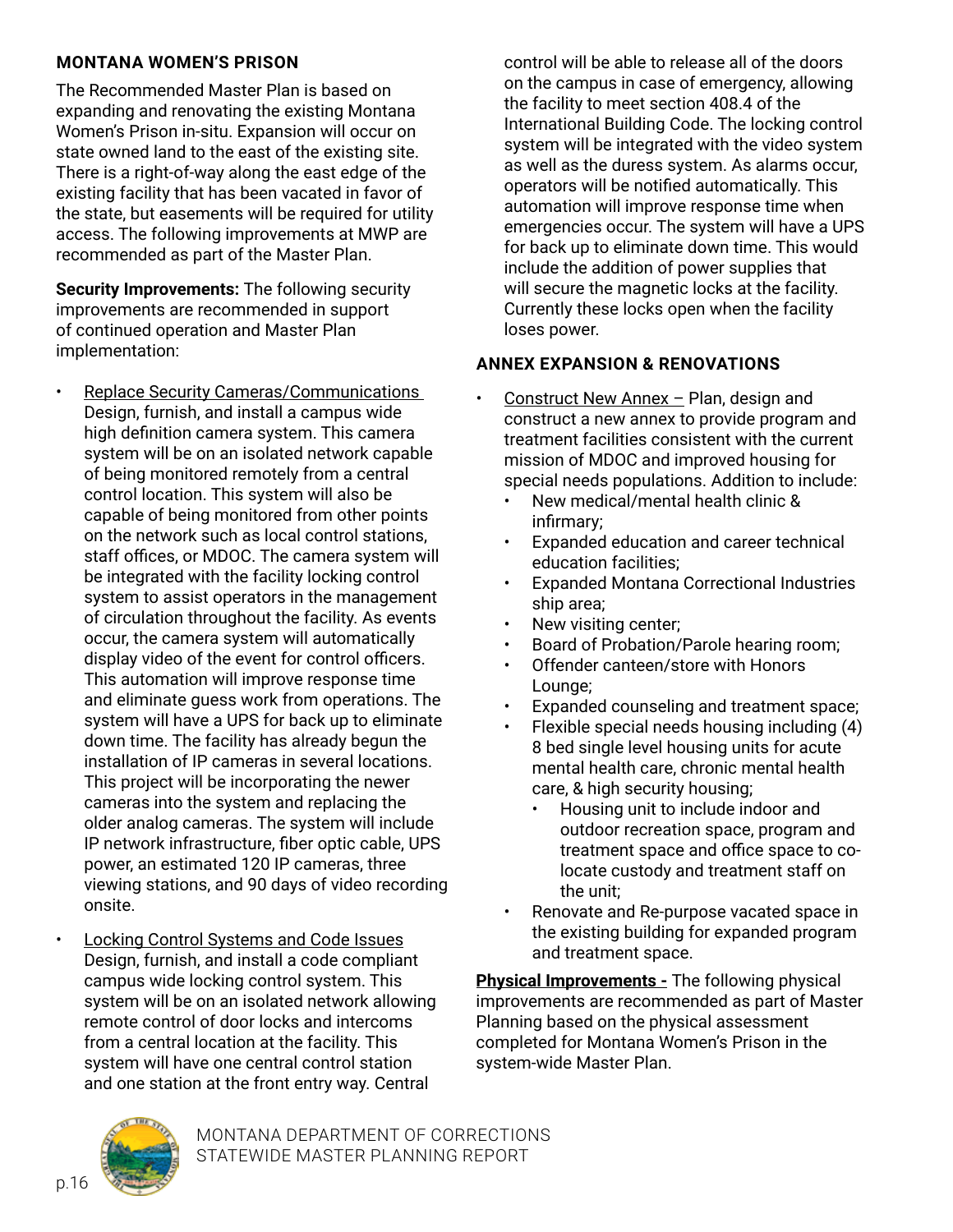- Main Building Replace Roof Replacement of existing low slope standing seam metal roof and insulation with new standing seam system, composite rigid insulation system, air barrier/protection sheet, ice water shield and appropriate flashings and drainage. Soffit and fascia panel replacement also to be completed with new ventilated prefinished metal soffit system and fascia system
- Chapel Roof/Envelope Repairs Removal of chapel EPDM membrane roof, insulation and flashings and EIFS systems 4' section from to below drain outlet points through wall of lower roof sections and removal of high wall EIFS system complete for repair of wall / roof junctures and parapet conditions. Replacement / repair of wall flashings/ wall envelope barrier, rework of drainage scuppers, rework of all high wall to roof junctures flashings and envelope sealing, replace with EPDM membrane, replace wet insulations, all flashings and sealants at junctures and openings.
- **MCE** Industries
- Building B3 complete Roof Replacement will be needed within 5 to 10 years. B2 industries roof section will need replacement.
- HVAC equipment / controls will need complete replacement- We did not make these immediate- maybe they should have been.
- Compressor failing in outdoor chiller, exhibiting fewer hours of operation
- Kitchen MAU goes down for unknown reasons, often during high winds
- Leaking heating water hydronic fitting in cafeteria ceiling
- Medical Area has cold complaints and overly pressurized
- Control Rm and adjacent Server Rm are too warm
- Hydronic control valves have unstable operation, better with strainers and flushed
- Return fan on HV&AC-5 not fully operational, running at low speed
- Sanitary Piping leaks at fixtures inside.
- Emergency lighting upgrades needed. All fluorescent light fixtures to be changed out as needed.

#### **Develop Facility Specific Program & Master Plan**

**–** While the system-wide master plan is focused on establishing an overall framework for long-term needs and immediate improvements, as with MSP, further detailed study of MWP is recommended as part of implementing funded improvements. This analysis can look more specifically at site organization, siting opportunities options for housing development and how to best phase the construction program to maintain ongoing operations. Additionally, it will provide an opportunity to include the assessment and evaluation of the other facilities excluded from Phase I planning and validate Master Plan recommendations based on total cost of ownership including an objective assessment of impacts on staffing.

#### **LONG TERM FUNDING**

As noted in the discussion above, as part of Master Plan implementation it is recommended that the Department of Correction work with the Budget Office, Department of Administration and the Legislature to develop a plan to fund future maintenance requirements. As noted in the discussion above, BOMA typically recommends funding annual maintenance and upgrade for a typical office building at 3% - 5% of the value of the asset. Given the constant 24/7 utilization of correctional facilities we would recommend an allocation at the upper end of the range. Planning for maintenance funding on an annual (or biennial basis) will allow the state and Department to better protect the taxpayers investment in the assets and reduce the need for physical condition or age based major capital programs in the future.

#### **2021-2023 BIENNIUM FUNDING REQUEST**

Refer to the summary information in the text of the following tables which outline the funding request for implementation of the recommended Master Plan. The frst step in implementation will be the development of a specifc facility Program and Master that will look more specifically at site organization, siting opportunities options for housing development and how to best phase the construction program to maintain ongoing operations and the integration of various improvements planned. Additionally, it will provide an opportunity to include the assessment and evaluation of the other facilities excluded from Phase I planning and validate Master Plan recommendations based on total cost of ownership including an objective assessment of impacts on staffing.

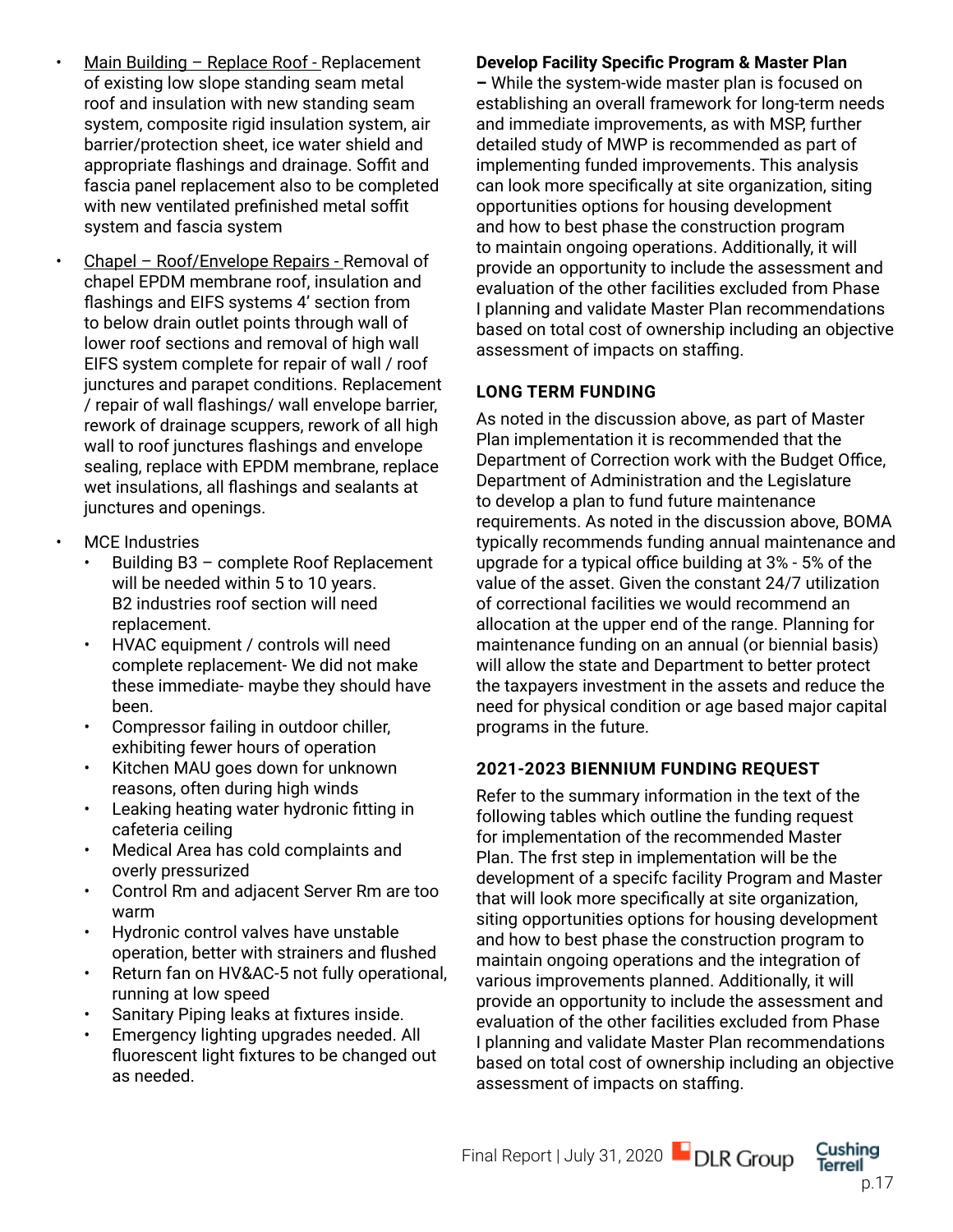#### Montana DOC Master Plan Immediate Actions List

| <b>Montana Department of Corrections</b><br><b>Facility Assessment/Strategic Master Plan</b><br><b>Supplement</b> | <b>Summary Scope</b>                                                                                                                                                                    | <b>Construction Cost*</b> | <b>Project Costs at 30%</b> |
|-------------------------------------------------------------------------------------------------------------------|-----------------------------------------------------------------------------------------------------------------------------------------------------------------------------------------|---------------------------|-----------------------------|
| <b>Complete Physical, Functional &amp; Operational</b><br><b>Assessment for other State Owned Facilities</b>      | Assessment & Planning - Pine Hills, Riverside, Missoula Intake; Integrate<br><b>Contract Facilities: Identify Population Management Initiatives and</b><br><b>Alternative Sanctions</b> | \$400,000                 | \$400,000                   |

| <b>Montana Department of Corrections</b><br><b>Strategic Development Master Plan</b>                         | <b>Budget Summary</b>         | <b>Construction Cost*</b> | <b>Project Costs at 30%</b> |
|--------------------------------------------------------------------------------------------------------------|-------------------------------|---------------------------|-----------------------------|
| <b>Montana State Prison Riverside Unit</b>                                                                   | <b>Special Needs Housing</b>  | \$18,400,000              | \$23,920,000                |
| <b>Montana State Prison Main Compound</b>                                                                    | <b>TOTAL BUDGET</b>           | \$114,285,000             | \$148,473,000               |
| <b>MSP Main Compound Security</b>                                                                            |                               | \$8,250,000               | \$10,725,000                |
| <b>MSP Main Compound</b><br><b>Reconstruct In-Place/Functional Needs</b>                                     |                               | \$80,104,400              | \$104,135,720               |
| <b>MSP Main Compound</b><br><b>Physical Improvements</b>                                                     |                               | \$25,605,600              | \$33,287,280                |
| <b>Develop Facility Specific Program &amp; Master</b><br>Plan                                                |                               | \$325,000                 | \$325,000                   |
| Montana Women's Prison                                                                                       | <b>TOTAL BUDGET</b>           | \$27,758,120              | \$36,036,056                |
| <b>Security Related</b>                                                                                      |                               | \$1,100,000               | \$1,430,000                 |
| <b>Annex Expansion/Renovations/Functional</b><br><b>Improvements</b>                                         |                               | \$25,788,520              | \$33,525,076                |
| <b>Physical Improvements</b>                                                                                 |                               | \$704,600                 | \$915,980                   |
| <b>Develop Facility Specific Program &amp; Master</b><br><b>Plan</b>                                         |                               | \$165,000                 | \$165,000                   |
| <b>Complete Physical, Functional &amp; Operational</b><br><b>Assessment for other State Owned Facilities</b> |                               | \$400,000                 | \$400,000                   |
| <b>Montana Department of Corrections</b><br><b>Strategic Development Master Plan</b>                         | <b>Total Estimated Budget</b> | \$160,843,120             | \$208,829,056               |

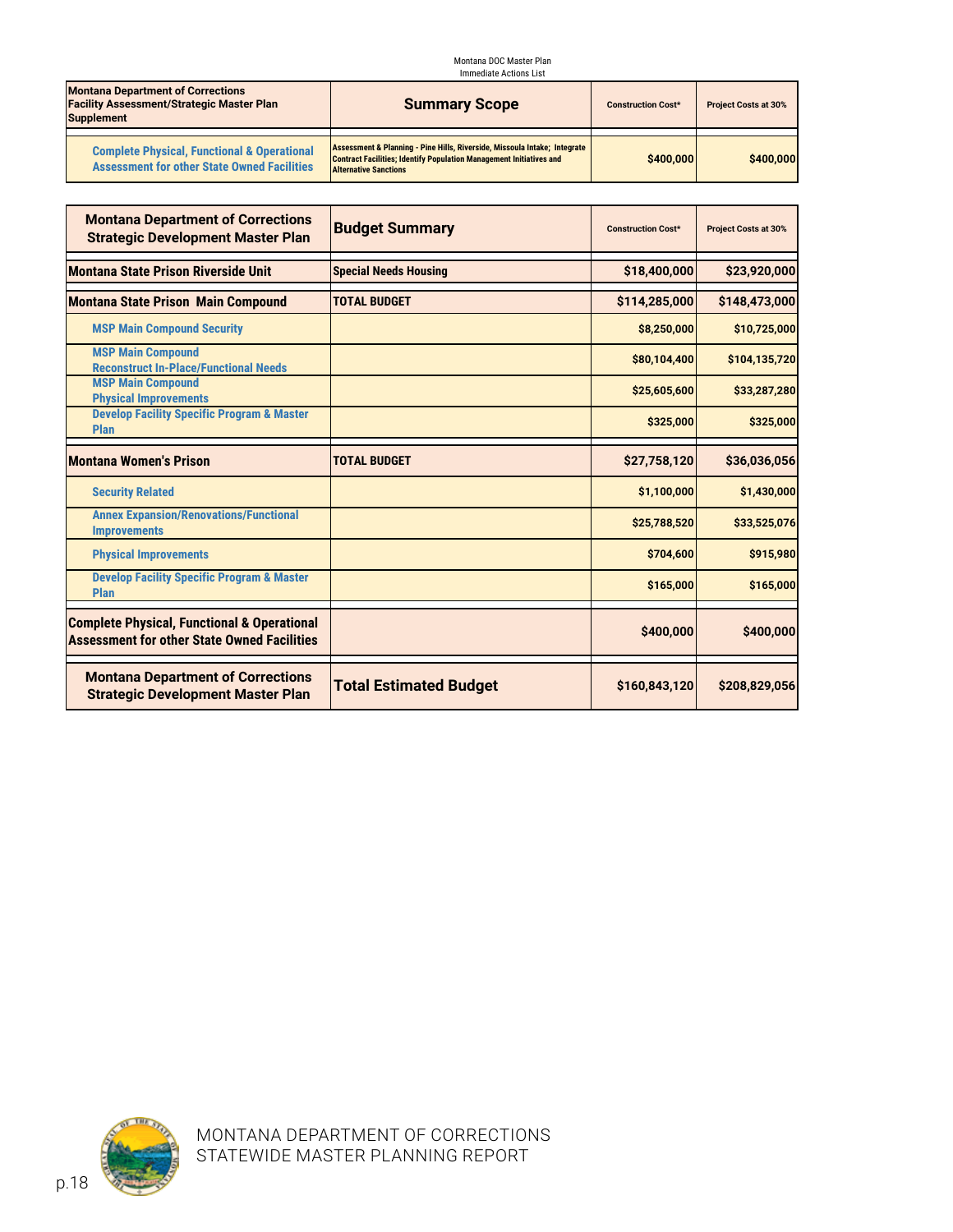## **Montana State Department of Corrections Strategic Master Plan**

**Estimated Project Implementation Budget Requirements**

| <b>Montana State Prison</b><br><b>Riverside Unit</b>                                                                                                   | <b>Summary Scope</b>                                                                 | Construction Cost* | <b>Project Costs at 30%</b> |
|--------------------------------------------------------------------------------------------------------------------------------------------------------|--------------------------------------------------------------------------------------|--------------------|-----------------------------|
| <b>New Special Needs Housing</b>                                                                                                                       | Plan, Design & Construct 2-32 Bed Special Needs Housing Units                        | \$18,400,000       | \$23,920,000                |
|                                                                                                                                                        | <b>Key Characteristics</b>                                                           |                    |                             |
|                                                                                                                                                        | Single Level, No Mezzanine; Single Cells                                             |                    |                             |
| This addresses a critical deficiency noted in the evaluation of the facility to                                                                        | Subdivided into smaller treatment units:                                             |                    |                             |
| provide appropriate treatment housing for individuals with acute mental                                                                                | Glazed Cell Fronts                                                                   |                    |                             |
| health issues in a prison population with increasing mental health issues.<br>Riverside was identified as the primary resource for this program as the | Includes Counseling Space on the Unit.                                               |                    |                             |
|                                                                                                                                                        | Joint Management - Security & Treatment Staff                                        |                    |                             |
| existing Riverside campus in Boulder, Montana, is ideally located near two                                                                             |                                                                                      |                    |                             |
| population centers for improved staffing and treatment options.                                                                                        | <b>Cost Basis</b>                                                                    |                    |                             |
|                                                                                                                                                        | 32,000 CGSF; 36,800 BGSF @ \$500/sf                                                  |                    |                             |
|                                                                                                                                                        | *all costs current 2020 dollars, no escalation.                                      |                    |                             |
|                                                                                                                                                        |                                                                                      |                    |                             |
| <b>Subtotal - MSP Riverside Unit</b>                                                                                                                   | Refer to Recommended Master Plan and Appendix 3 for additional<br><i>information</i> | \$18,400,000       | \$23.920.000                |

| <b>Montana State Prison</b><br><b>Main Compound</b>                                | <b>Summary Scope</b>                                                                                                                                                                                                                                                                                                                                                                                                                                                                                                                                                                                                                                                      | <b>Construction Cost*</b> | <b>Project Costs at 30%</b> |
|------------------------------------------------------------------------------------|---------------------------------------------------------------------------------------------------------------------------------------------------------------------------------------------------------------------------------------------------------------------------------------------------------------------------------------------------------------------------------------------------------------------------------------------------------------------------------------------------------------------------------------------------------------------------------------------------------------------------------------------------------------------------|---------------------------|-----------------------------|
| <b>Security Related</b>                                                            |                                                                                                                                                                                                                                                                                                                                                                                                                                                                                                                                                                                                                                                                           |                           |                             |
| <b>Replace Security Cameras</b>                                                    | Design, furnish, and install a campus wide high definition camera system.                                                                                                                                                                                                                                                                                                                                                                                                                                                                                                                                                                                                 | \$2,750,000               | \$3,575,000                 |
| <b>Critical Security &amp; Operational Need</b>                                    | <b>Key Characteristics</b><br>The system will include IP network infrastructure, fiber optic cable,<br>UPS power, incorporate existing IP cameras an provide an estimated<br>600 additional IP cameras, thirty viewing stations, and 90 days of<br>video recording.<br><b>Cost Basis</b><br>Lump Sum Allowance<br>*all costs current 2020 dollars, no escalation.                                                                                                                                                                                                                                                                                                         |                           |                             |
| <b>Locking Control Systems, Code Issues,</b><br>$\overline{2}$<br><b>Intercoms</b> | Design, furnish, and install a code compliant campus wide locking control<br>system.                                                                                                                                                                                                                                                                                                                                                                                                                                                                                                                                                                                      | \$3,000,000               | \$3,900,000                 |
| <b>Critical Security &amp; Operational Need</b>                                    | <b>Key Characteristics</b><br>This system will be on an isolated network allowing remote control<br>of door locks and intercoms from a central location at the facility.<br>This system will have local control stations in the housing units, but<br>central control can take over these stations when required. The<br>system will also include IP network infrastructure, fiber optic cable,<br>UPS power, intercom amplifiers, some utility control, the addition of<br>450 call buttons, and the addition of monitoring exterior doors for all<br>buildings on campus.<br><b>Cost Basis</b><br>Lump Sum Allowance<br>*all costs current 2020 dollars, no escalation. |                           |                             |
| <b>Replace Perimeter Fence Detection System</b><br>3                               | Design, furnish, and install a Non-Lethal Electrified Fence around the<br>perimeter of the facility.                                                                                                                                                                                                                                                                                                                                                                                                                                                                                                                                                                      | \$2,500,000               | \$3,250,000                 |
| <b>Critical Security &amp; Operational Need</b>                                    | <b>Key Characteristics</b><br>The system will include a notification station in Central Control,<br>perimeter zone reset buttons, network infrastructure, fiber optic<br>cable, a non-lethal electrified wire array mounted off the inner fence<br>post, UPS power, and signage warning of electric shock.<br><b>Cost Basis</b><br>Lump Sum Allowance<br>*all costs current 2020 dollars, no escalation.                                                                                                                                                                                                                                                                  |                           |                             |
| <b>Subtotal - MSP Main Compound Security</b>                                       | Refer to Recommended Master Plan and Appendix 3 for additional<br>information                                                                                                                                                                                                                                                                                                                                                                                                                                                                                                                                                                                             | \$8,250,000               | \$10,725,000                |



Final Report | July 31, 2020 DLR Group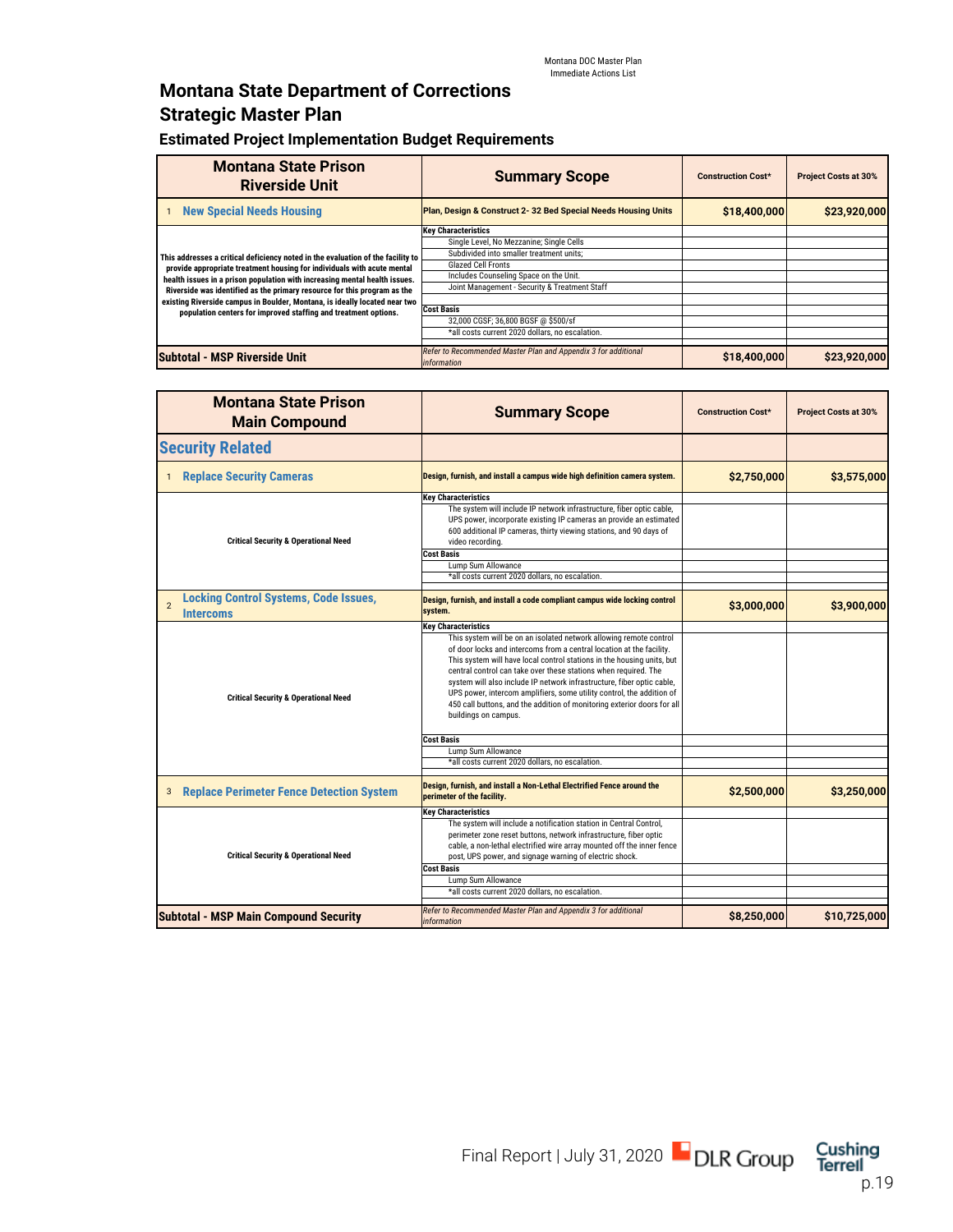| <b>Montana State Prison</b><br><b>Main Compound</b>                                                                                                                                                                                                                                                                                                                                                                                                                                                               | <b>Summary Scope</b>                                                                                                                                                                                                                                                                                                                                                                                                                          | <b>Construction Cost*</b> | <b>Project Costs at 30%</b> |
|-------------------------------------------------------------------------------------------------------------------------------------------------------------------------------------------------------------------------------------------------------------------------------------------------------------------------------------------------------------------------------------------------------------------------------------------------------------------------------------------------------------------|-----------------------------------------------------------------------------------------------------------------------------------------------------------------------------------------------------------------------------------------------------------------------------------------------------------------------------------------------------------------------------------------------------------------------------------------------|---------------------------|-----------------------------|
| <b>Reconstruction in-Place/Functional Needs</b>                                                                                                                                                                                                                                                                                                                                                                                                                                                                   |                                                                                                                                                                                                                                                                                                                                                                                                                                               |                           |                             |
| 4 Replace Housing Units A, B, C & D                                                                                                                                                                                                                                                                                                                                                                                                                                                                               | Plan, design & construct replacement Housing for Existing inefficient,<br>outmoded housing units with new housing to accommodate direct<br>supervision and enhanced safety, security and treatment.                                                                                                                                                                                                                                           | \$62,836,000              | \$81,686,800                |
| A, B & C house 576 offenders in 36 small 8 cell/16 bed units, with limited<br>program space and can only be operated efficiently on an interim<br>supervision basis - that is with only periodic supervision by custody staff<br>making "rounds". Unit D is a larger unit housing 96 inmates but is also<br>difficult to supervise due to its panopticon plan and overall size. All<br>buildings have exceeded their life-expectancy and would require significant<br>investment to upgrade to current standards. | Key Characteristics<br>Construct 704 beds in 64 bed Housing Units<br>Net gain of 32 beds<br>Two-tier configuration<br><b>Security Glazed Cell Fronts</b><br>Program & Treatment space on each housing unit<br><b>Cost Basis</b><br>118,800 CGSF; 136,600 BGSF; @ \$460/sf<br>*all costs current 2020 dollars, no escalation.                                                                                                                  |                           |                             |
| 5 New Multi-Purpose Programs Building                                                                                                                                                                                                                                                                                                                                                                                                                                                                             | Develop new programs and support building to serve the current high<br>security compound (or lower security if repurposed in the future) to<br>include program, treatment, education and related support space.                                                                                                                                                                                                                               | \$6,182,400               | \$8,037,120                 |
| Evaluation noted a significant shortfall in program space serving the current Cost Basis<br>high Security compound. Development of improved program facilities both<br>supports the Department's current emphasis on program services and<br>enhances safety and security by reducing movement of offenders to other<br>available facilities.                                                                                                                                                                     | Key Characteristics<br>2 - Multi-purpose programs buildings<br>Max Type Units (2)<br>5,600 cgsf; 6,440 bgsf; \$480/sf<br>Close Type Units (2)<br>5,600 cgsf; 6,440 bgsf; \$480/sf<br>*all costs current 2020 dollars, no escalation.                                                                                                                                                                                                          |                           |                             |
| <b>Entry/Staff Services Addition</b><br>6                                                                                                                                                                                                                                                                                                                                                                                                                                                                         | <b>Plan design &amp; Construct new Staff Services Building</b>                                                                                                                                                                                                                                                                                                                                                                                | \$8,740,000               | \$11,362,000                |
| Evaluation indicated significant shortfalls in staff support facilities; Staff<br>recruitment and retention continues to be of concern to the Department.<br>This options would provide improved facilities for the staff for training,<br>briefing, physical conditioning and include bunk rooms for staff for use<br>either when multiple shifts are required or when weather conditions affect<br>access to the site.                                                                                          | <b>Key Characteristics</b><br><b>Staff Lockers</b><br><b>Training/Briefing</b><br><b>Physical Fitness</b><br>Overnight accommodations<br><b>Cost Basis</b><br>20,000 CGSF; 23,000 BGSF @ \$380/sf<br>*all costs current 2020 dollars, no escalation.                                                                                                                                                                                          |                           |                             |
| <sup>7</sup> New Correctional Industries Space                                                                                                                                                                                                                                                                                                                                                                                                                                                                    | <b>Plan design &amp; Construct new Correctional Industries Building</b>                                                                                                                                                                                                                                                                                                                                                                       | \$2,346,000               | \$3,049,800                 |
| The current Furniture Production Shop is in poor condition - structure,<br>building enclosure, mechanical and electrical systems and perhaps most<br>importantly relative to code and life safety requirements.                                                                                                                                                                                                                                                                                                   | Key Characteristics<br>New Pre-engineered Industrial building<br>Ventilation, Dust Collection, Finishing spaces<br><b>Cost Basis</b><br>6,900 BGSF @ \$380/sf<br>*all costs current 2020 dollars, no escalation.                                                                                                                                                                                                                              |                           |                             |
| <b>Subtotal - MSP Main Compound</b><br><b>Reconstruct In-Place/Functional Needs</b>                                                                                                                                                                                                                                                                                                                                                                                                                               | Refer to Recommended Master Plan and Appendix 3 for additional<br>information                                                                                                                                                                                                                                                                                                                                                                 | \$80,104,400              | \$104,135,720               |
| <b>Physical Improvements</b>                                                                                                                                                                                                                                                                                                                                                                                                                                                                                      |                                                                                                                                                                                                                                                                                                                                                                                                                                               |                           |                             |
| 8 Replace Roofs                                                                                                                                                                                                                                                                                                                                                                                                                                                                                                   | Restricted Housing Units (LHU1_LHU2), Infirmary Unit(1), Low Side<br>Visiting (2), High Side Gym - Staff Gym (1), High Side Kitchen (1), Wallace<br>Building (1), (B2 -Wallace), Housing Unit F.                                                                                                                                                                                                                                              | \$3,810,000               | \$4,953,000                 |
| <b>MCE Furniture Factory Life Safety Upgrades</b><br>9                                                                                                                                                                                                                                                                                                                                                                                                                                                            | Fire Suppression, Alarm, HVAC, Ventilation upgrades required and<br>recommended on interim basis even if replacement building funded Fire<br><b>Suppression, Alarm, HVAC, Ventilation</b>                                                                                                                                                                                                                                                     | \$875,600                 | \$1,138,280                 |
| <b>Unit F - Boiler System /Controls</b><br>10                                                                                                                                                                                                                                                                                                                                                                                                                                                                     |                                                                                                                                                                                                                                                                                                                                                                                                                                               | \$100,000                 | \$130,000                   |
| <b>Unit F - Water Well Replacement</b><br>11                                                                                                                                                                                                                                                                                                                                                                                                                                                                      |                                                                                                                                                                                                                                                                                                                                                                                                                                               | \$285,000                 | \$370,500                   |
| Replace Fixture - cell combo units<br>12                                                                                                                                                                                                                                                                                                                                                                                                                                                                          | Locked Housing units 1, 2, High Security Units 1,2                                                                                                                                                                                                                                                                                                                                                                                            | \$675,000                 | \$877,500                   |
| <b>Envelope Repairs</b><br>13                                                                                                                                                                                                                                                                                                                                                                                                                                                                                     | Low Side Support / Low Side Kitchen                                                                                                                                                                                                                                                                                                                                                                                                           | \$150,000                 | \$195,000                   |
| <b>Motor Vehicle Auto Body Shop Paint Booth</b><br>14                                                                                                                                                                                                                                                                                                                                                                                                                                                             | No paint booth currently: Proposed Large vehicle side draft with Air units<br>and heat.                                                                                                                                                                                                                                                                                                                                                       | \$110,000                 | \$143,000                   |
| Site Infrastructure<br>15                                                                                                                                                                                                                                                                                                                                                                                                                                                                                         | Upgrade site utilities - water, sewer, gas, power, emergency power &<br>provide package sewage treatment plant; 140 acres +/- @ \$115,000 +<br>\$3.5M for treatment plant                                                                                                                                                                                                                                                                     | \$19,600,000              | \$25,480,000                |
| <b>Subtotal - MSP Main Compound</b><br><b>Physical Improvements</b>                                                                                                                                                                                                                                                                                                                                                                                                                                               | Refer to Recommended Master Plan and Appendix 3 for additional<br>information                                                                                                                                                                                                                                                                                                                                                                 | \$25,605,600              | \$33,287,280                |
| <b>Develop Facility Specific Program &amp; Master</b><br>15<br><b>Plan</b>                                                                                                                                                                                                                                                                                                                                                                                                                                        | Further detailed study of MSP is recommended as part of implementing<br>funded improvements. This analysis can look more specifically at site<br>organization, siting opportunities options for housing development and<br>how to best phase the construction program to maintain ongoing<br>operations and validate Master Plan recommendations based on total cost<br>of ownership including an objective assessment of impacts on staffing | \$325,000                 | \$325,000                   |
| <b>Subtotal - MSP Main Compound</b><br><b>TOTAL SCOPE OF IMPROVEMENTS</b>                                                                                                                                                                                                                                                                                                                                                                                                                                         | Refer to Recommended Master Plan and Appendix 3 for additional<br>information                                                                                                                                                                                                                                                                                                                                                                 | \$114,285,000             | \$148,473,000               |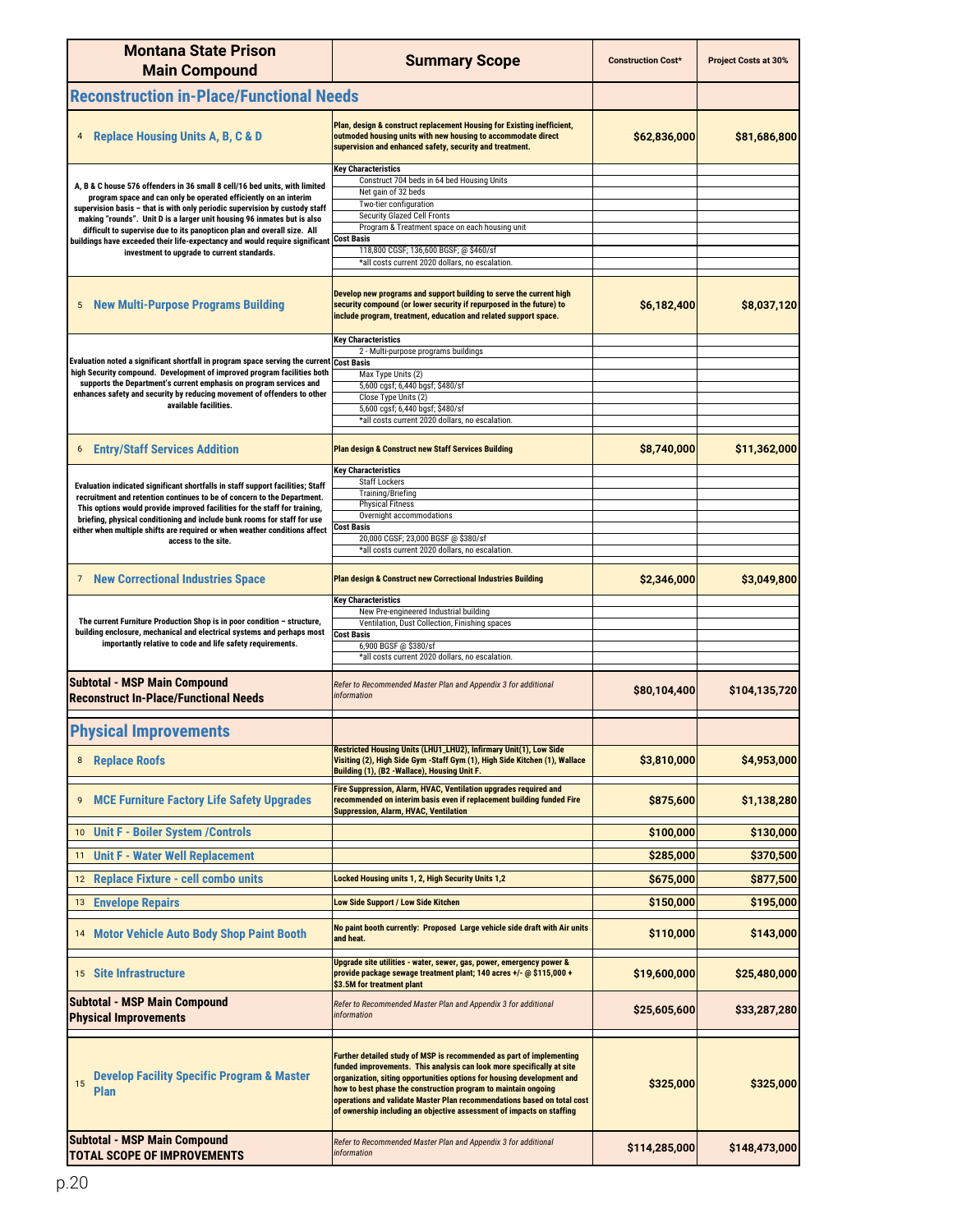Montana DOC Master Plan Immediate Actions List

| <b>Montana Women's Prison</b><br><b>Main Compound</b>                                                                                                                                                                                           | <b>Summary Scope</b>                                                                                                                                                                                                                                                                                                                                                                                                                                                                                                                                                                                                                                                                                                                                                                                                                                                                                            | <b>Construction Cost*</b> | <b>Project Costs at 30%</b> |
|-------------------------------------------------------------------------------------------------------------------------------------------------------------------------------------------------------------------------------------------------|-----------------------------------------------------------------------------------------------------------------------------------------------------------------------------------------------------------------------------------------------------------------------------------------------------------------------------------------------------------------------------------------------------------------------------------------------------------------------------------------------------------------------------------------------------------------------------------------------------------------------------------------------------------------------------------------------------------------------------------------------------------------------------------------------------------------------------------------------------------------------------------------------------------------|---------------------------|-----------------------------|
| <b>Security Related</b>                                                                                                                                                                                                                         |                                                                                                                                                                                                                                                                                                                                                                                                                                                                                                                                                                                                                                                                                                                                                                                                                                                                                                                 |                           |                             |
| <sup>1</sup> Replace Security Cameras                                                                                                                                                                                                           | Design, furnish, and install a campus wide high definition camera system                                                                                                                                                                                                                                                                                                                                                                                                                                                                                                                                                                                                                                                                                                                                                                                                                                        | \$700,000                 | \$910,000                   |
| <b>Critical Security &amp; Operational Need</b>                                                                                                                                                                                                 | Key Characteristics<br>The system will include IP network infrastructure, fiber optic cable,<br>UPS power, an estimated 120 IP cameras, three viewing stations,<br>and 90 days of video recording.                                                                                                                                                                                                                                                                                                                                                                                                                                                                                                                                                                                                                                                                                                              |                           |                             |
|                                                                                                                                                                                                                                                 | <b>Cost Basis</b><br>Lump Sum Allowance<br>*all costs current 2020 dollars, no escalation.                                                                                                                                                                                                                                                                                                                                                                                                                                                                                                                                                                                                                                                                                                                                                                                                                      |                           |                             |
| 2 New Door Control System                                                                                                                                                                                                                       | Design, furnish, and install a code compliant campus wide locking control<br>system.                                                                                                                                                                                                                                                                                                                                                                                                                                                                                                                                                                                                                                                                                                                                                                                                                            | \$400,000                 | \$520,000                   |
| <b>Critical Security &amp; Operational Need</b>                                                                                                                                                                                                 | <b>Key Characteristics</b><br>This system will be on an isolated network allowing remote control<br>of door locks and intercoms from a central location at the facility.<br>This system will have one central control station and one station at<br>the front entry way. Central control will be able to release all of the<br>doors on the campus in case of emergency. The locking control<br>system will be integrated with the video system as well as the<br>duress system. As alarms occur, operators will be notified<br>automatically. The system will have an uninterruptable power supply<br>for back up to eliminate down time. This would include the addition<br>of power supplies that will secure the magnetic locks at the facility.<br>Currently these locks open when the facility loses power.<br><b>Cost Basis</b><br>Lump Sum Allowance<br>*all costs current 2020 dollars, no escalation. |                           |                             |
| <b>Subtotal - MWP Main Compound Security</b>                                                                                                                                                                                                    | Refer to Recommended Master Plan and Appendix 3 for additional                                                                                                                                                                                                                                                                                                                                                                                                                                                                                                                                                                                                                                                                                                                                                                                                                                                  | \$1,100,000               | \$1,430,000                 |
|                                                                                                                                                                                                                                                 | information                                                                                                                                                                                                                                                                                                                                                                                                                                                                                                                                                                                                                                                                                                                                                                                                                                                                                                     |                           |                             |
| <b>Annex Expansion/Renovations/Functional Improvements</b>                                                                                                                                                                                      |                                                                                                                                                                                                                                                                                                                                                                                                                                                                                                                                                                                                                                                                                                                                                                                                                                                                                                                 |                           |                             |
| <b>Annex Expansion &amp; Renovation</b><br>3                                                                                                                                                                                                    | Plan, design and construct a new annex to provide program and treatment<br>facilities to meet the needs of the population consistent with the current<br>mission of the Department of Corrections and improved housing for<br>special needs populations                                                                                                                                                                                                                                                                                                                                                                                                                                                                                                                                                                                                                                                         | \$25,788,520              | \$33,525,076                |
| Currently the Montana Women's Prison is holding significantly more<br>offenders than it was designed. This initiative would expand existing<br>facility on site, addressing overall administration, program, and support<br>needs in each case. | <b>Key Characteristics</b><br>New Medical/Mental Health Clinic & Infirmary<br>Expanded Education and Career Technical Education Facilities<br>Expanded Montana Correctional Industries Ship area<br><b>New Visiting Center</b><br>Board of Probation/Parole Hearing Room<br>Offender Canteen/Store with Honors Lounge<br><b>Expanded Counseling and Treatment Space</b><br>Flexible Special Needs Housing including an 4 8 Bed single level<br><b>Housing Units</b><br>Renovate and Repurpose vacated space<br>Cost Basis<br>104,410 CGSF; 120.017 BGSF @ Blended \$215/BGSF<br>*all costs current 2020 dollars, no escalation.                                                                                                                                                                                                                                                                                 |                           |                             |
| <b>Subtotal - MWP</b><br><b>Reconstruct In-Place/Functional Needs</b>                                                                                                                                                                           | Refer to Recommended Master Plan and Appendix 3 for additional<br>information                                                                                                                                                                                                                                                                                                                                                                                                                                                                                                                                                                                                                                                                                                                                                                                                                                   | \$25,788,520              | \$33,525,076                |
| <b>Physical Improvements</b>                                                                                                                                                                                                                    |                                                                                                                                                                                                                                                                                                                                                                                                                                                                                                                                                                                                                                                                                                                                                                                                                                                                                                                 |                           |                             |
| 4 Roof Replacement - Main Bldg.                                                                                                                                                                                                                 | Building B1A. New roof would be required with building being considered<br>for reuse                                                                                                                                                                                                                                                                                                                                                                                                                                                                                                                                                                                                                                                                                                                                                                                                                            | \$554,600                 | \$720,980                   |
| <b>Chapel Roof / Envelope Repairs</b><br>5                                                                                                                                                                                                      | <b>B2 - Roof wall envelope junctures and terminations</b>                                                                                                                                                                                                                                                                                                                                                                                                                                                                                                                                                                                                                                                                                                                                                                                                                                                       | \$75,000                  | \$97,500                    |
| <b>MCE Industries</b><br>6                                                                                                                                                                                                                      | <b>B2-Ventilation upgrades</b>                                                                                                                                                                                                                                                                                                                                                                                                                                                                                                                                                                                                                                                                                                                                                                                                                                                                                  | \$75,000                  | \$97,500                    |
| <b>Subtotal - MWP</b><br><b>Physical Improvements</b>                                                                                                                                                                                           | Refer to Recommended Master Plan and Appendix 3 for additional<br>information                                                                                                                                                                                                                                                                                                                                                                                                                                                                                                                                                                                                                                                                                                                                                                                                                                   | \$704,600                 | \$915,980                   |
| <b>Develop Facility Specific Program &amp; Master</b><br>$\overline{7}$<br><b>Plan</b>                                                                                                                                                          | Further detailed study of MWP is recommended as part of implementing<br>funded improvements. This analysis can look more specifically at site<br>organization, siting opportunities options for housing development and<br>how to best phase the construction program to maintain ongoing<br>operations and validate Master Plan recommendations based on total cost<br>of ownership including an objective assessment of impacts on staffing                                                                                                                                                                                                                                                                                                                                                                                                                                                                   | \$165,000                 | \$165,000                   |
| <b>Subtotal - MWP</b><br><b>TOTAL SCOPE OF IMPROVEMENTS</b>                                                                                                                                                                                     | Refer to Recommended Master Plan and Appendix 3 for additional<br>information                                                                                                                                                                                                                                                                                                                                                                                                                                                                                                                                                                                                                                                                                                                                                                                                                                   | \$27,758,120              | \$36,036,056                |

Final Report | July 31, 2020 DLR Group